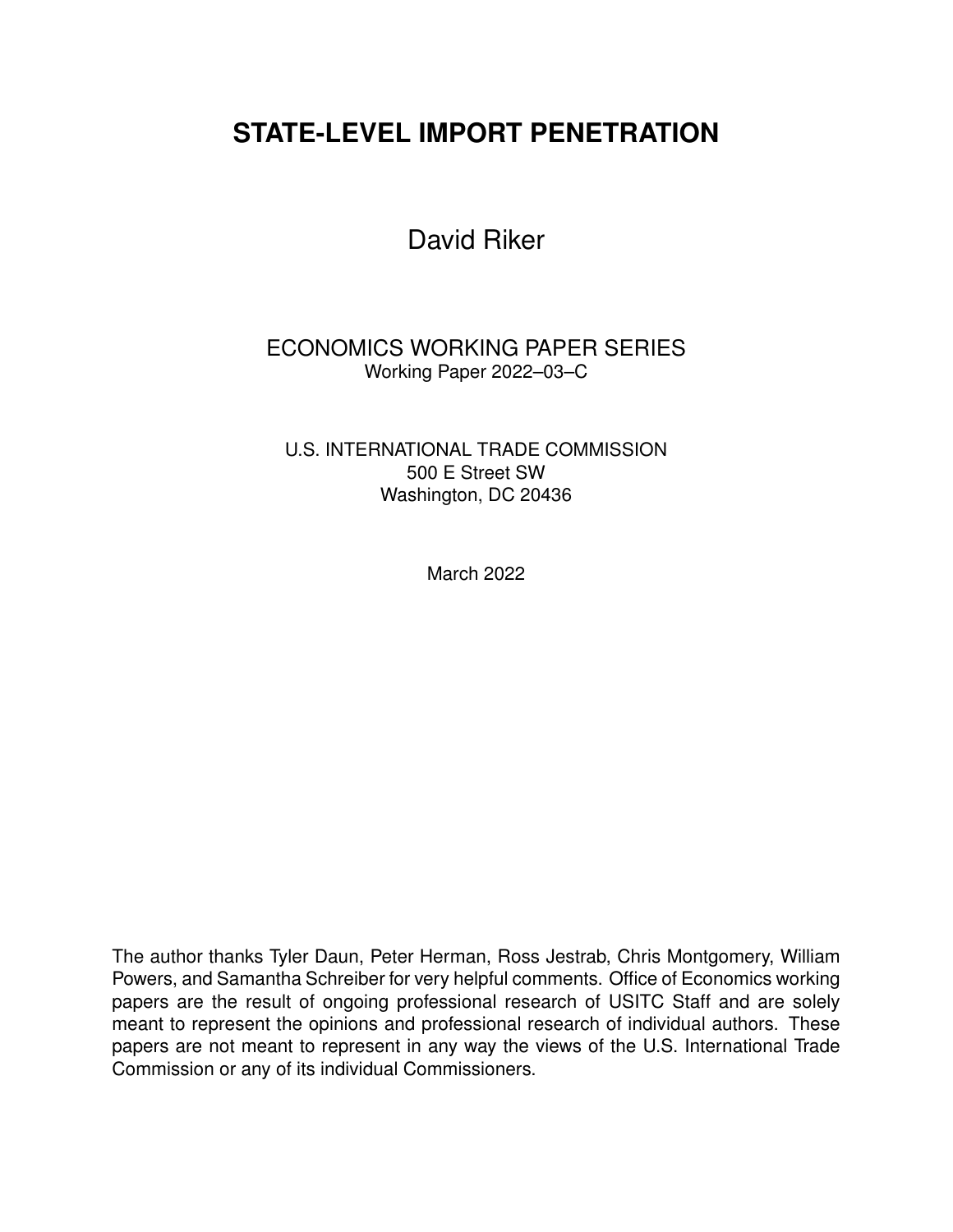State-Level Import Penetration David Riker Economics Working Paper 2022–03–C March 2022

#### **Abstract**

I develop a structural econometric model of import penetration in different parts of the United States and then estimate the parameters of the model using data for the furniture industry, as well as several other U.S. manufacturing industries. The model is designed to address the limited availability of sub-national data. After estimating state-level import values and penetration rates, I simulate the effects of changes in tariff rates on consumer prices and domestic employment in different states. The model suggests that estimates of the local labor effects of imports can be improved by incorporating data on the location of import entry.

David Riker Research Division, Office of Economics U.S. International Trade Commission david.riker@usitc.gov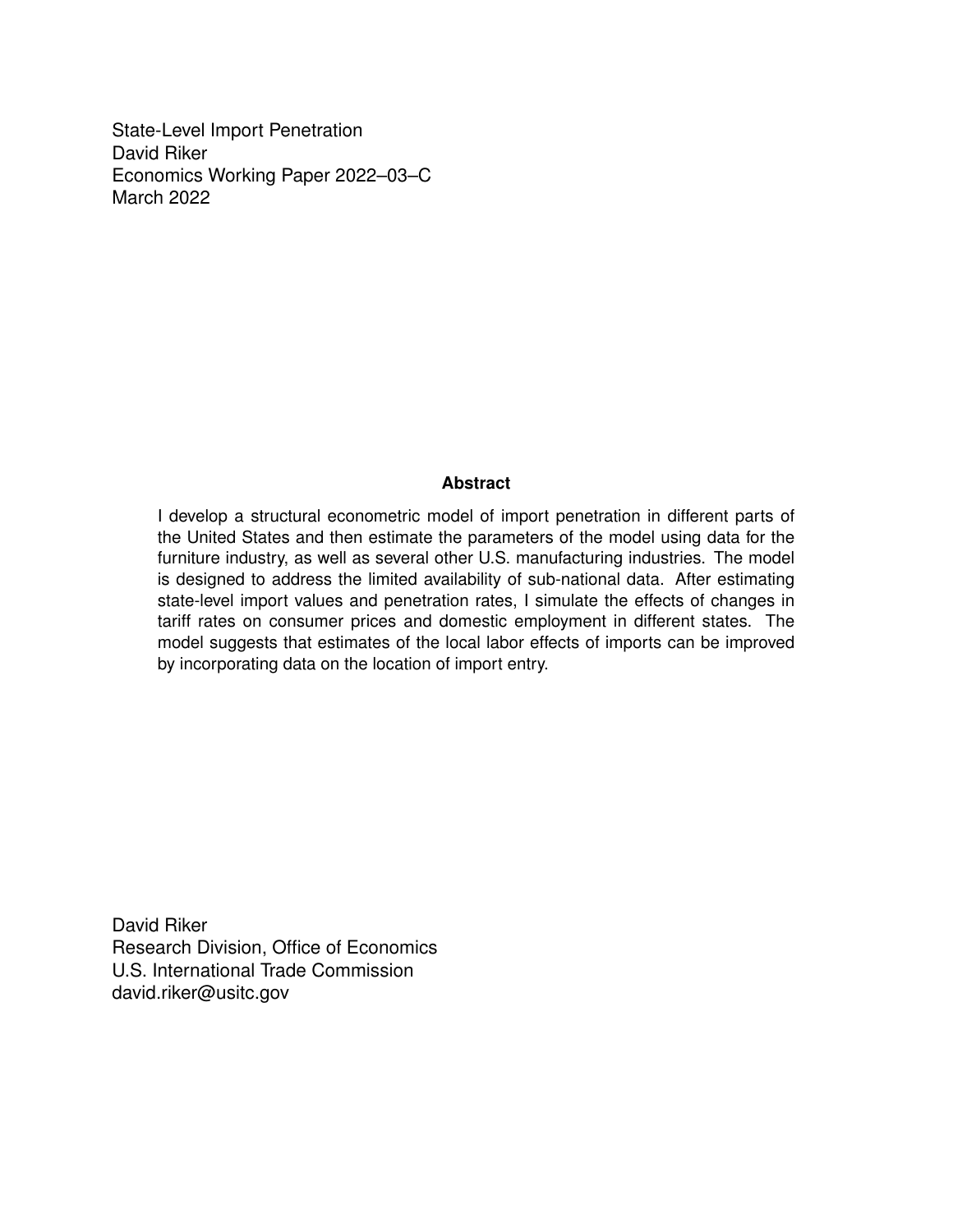# 1 Introduction

Official import statistics record the port districts where imports enter U.S. customs, but they do not reliably track the movement of these imports within the country or their final  $\det$  destination.<sup>[1](#page-2-0)</sup> Knowing the destination of imports is critical for assessing the effects of changes in trade policy and other import price shocks on consumers and workers in different parts of the country. Data on domestic shipments from the Commodity Flow Survey indicate that U.S. product markets are geographically segmented by costs of shipping between states, so the location where an import enters the country can provide useful insight into where the import is likely to end up and where its economic impact is likely to be greatest.

The economic literature on the sub-national or local labor market effects of trade typically relies on data on nationwide import values that do not track where the imports enter the United States. For example, in the models of the local labor market effects of trade in Autor, Dorn and Hanson (2013) and Acemoglu, Autor, Dorn, Hanson and Price (2016), local labor market exposure to import competition is determined by applying local employment shares of industries prior to the import shock to nationwide import values for each industry. Another example is the models in Caliendo, Dvorkin and Parro (2019) and Caliendo and Parro (2021). These models include domestic shipping costs, but they calculate the share of imports destined for each state by allocating national total imports to individual states in proportion to the state's share of national total employment in the industry, again without regard to where the imports entered the United States. Since these studies do not incorporate

<span id="page-2-0"></span><sup>&</sup>lt;sup>1</sup>The U.S. Census Bureau publishes a State of Destination import series that in principle provides information on where U.S. imports are consumed. The data set is based on importers' declarations about "the U.S. state, U.S. territory or U.S. possession where the merchandise is destined, as known at the time of entry summary filing." ([https://www.census.gov/foreign-trade/guide/sec2.html#state\\_SD](https://www.census.gov/foreign-trade/guide/sec2.html##state_SD)) However, as the Census Bureau acknowledges, the reported state of destination may be an intermediary, storage or distribution point rather than the location of the ultimate consumer or industrial user of the imports. The Census Bureau provides the following example: "a consolidated shipment of many automobiles may be shipped by the importing company to a distribution point in one state with the intent of later shipping the automobiles to numerous states for final sale."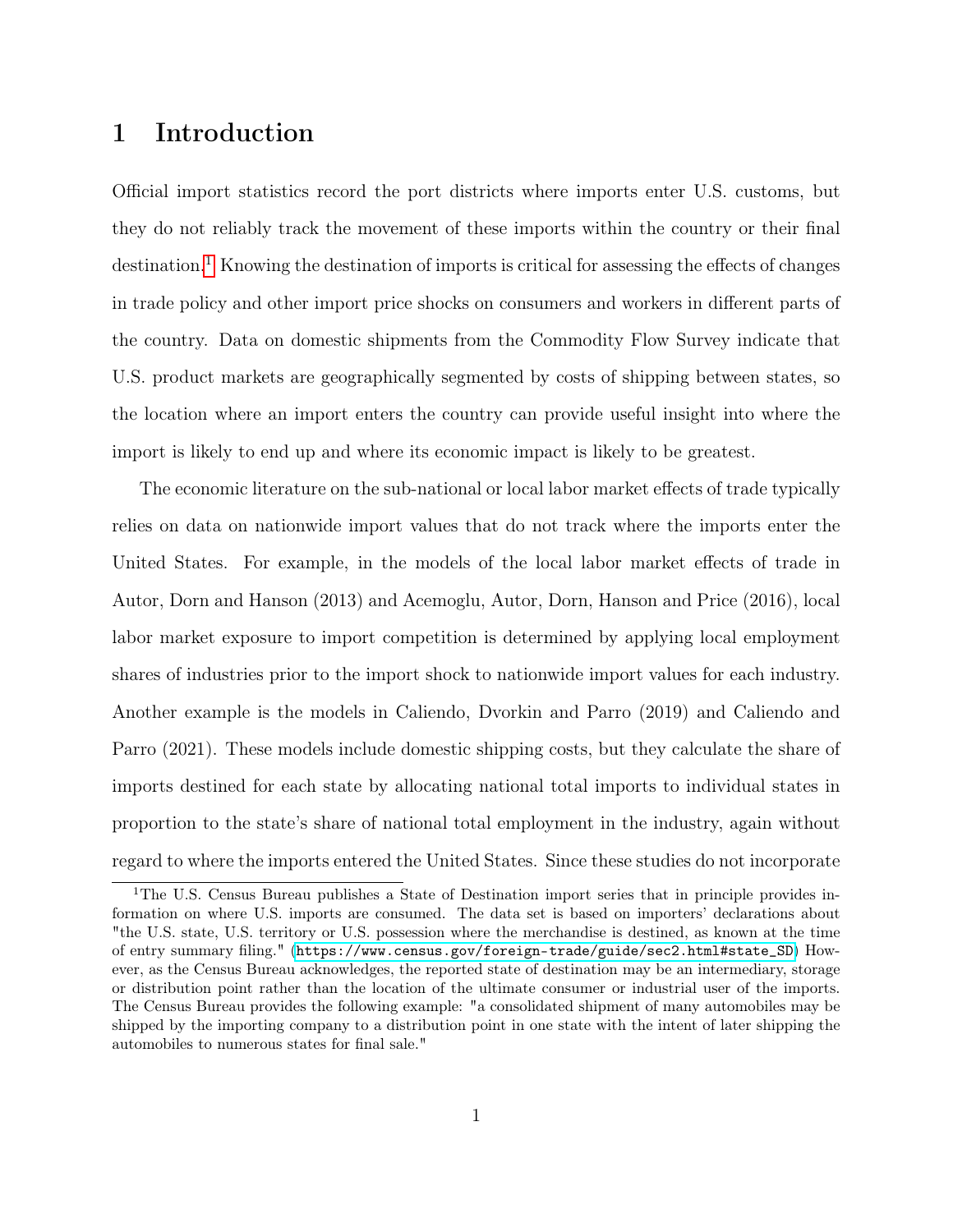information on the location of import entry, they treat a million dollars of imports that entered the United States in California the same as an equal amount of imports entering the United States in Maine, as if they had the same impact on local labor demands within an industry, and this seems unrealistic.

To this end, I develop a structural econometric model that estimates the value of U.S. imports destined for each state using readily available data on the location of import entry, domestic shipments, and distances between states. I apply the model to the U.S. furniture industry and find that domestic distance had a significant negative effect on shipments of furniture between states in 2017. I use the model to estimate import penetration rates by source country and state.

After calculating these import penetration rates, I simulate the effects of changes in tariff rates on consumer prices and domestic employment in each state. Import entry in the furniture industry was relatively concentrated in 2017, with over 40% of industry imports entering through West Coast ports and 32.4% entering the Los Angeles port district alone. A large share of these imports likely ended up in California, Oregon, and Washington due to shipping costs between states. The modeled state-level import penetration rates also reflect the location of domestic production in the industry, with lower penetration rates in major furniture-producing states, including Indiana, Michigan, and North Carolina.

The differences in import penetration rates across states imply differences in the consumer price effects of tariff changes and also differences in domestic employment effects, with the largest effects concentrated in California and other western states. Models of local labor market effects that do not incorporate information on the location of import entry will be able to capture the national average effect on domestic employment, but they will miss systematic differences in the magnitudes of employment effects across states. In states with concentrated import entry, they will under-estimate the employment effects, while in states with concentrated competing domestic production they will over-predict the employment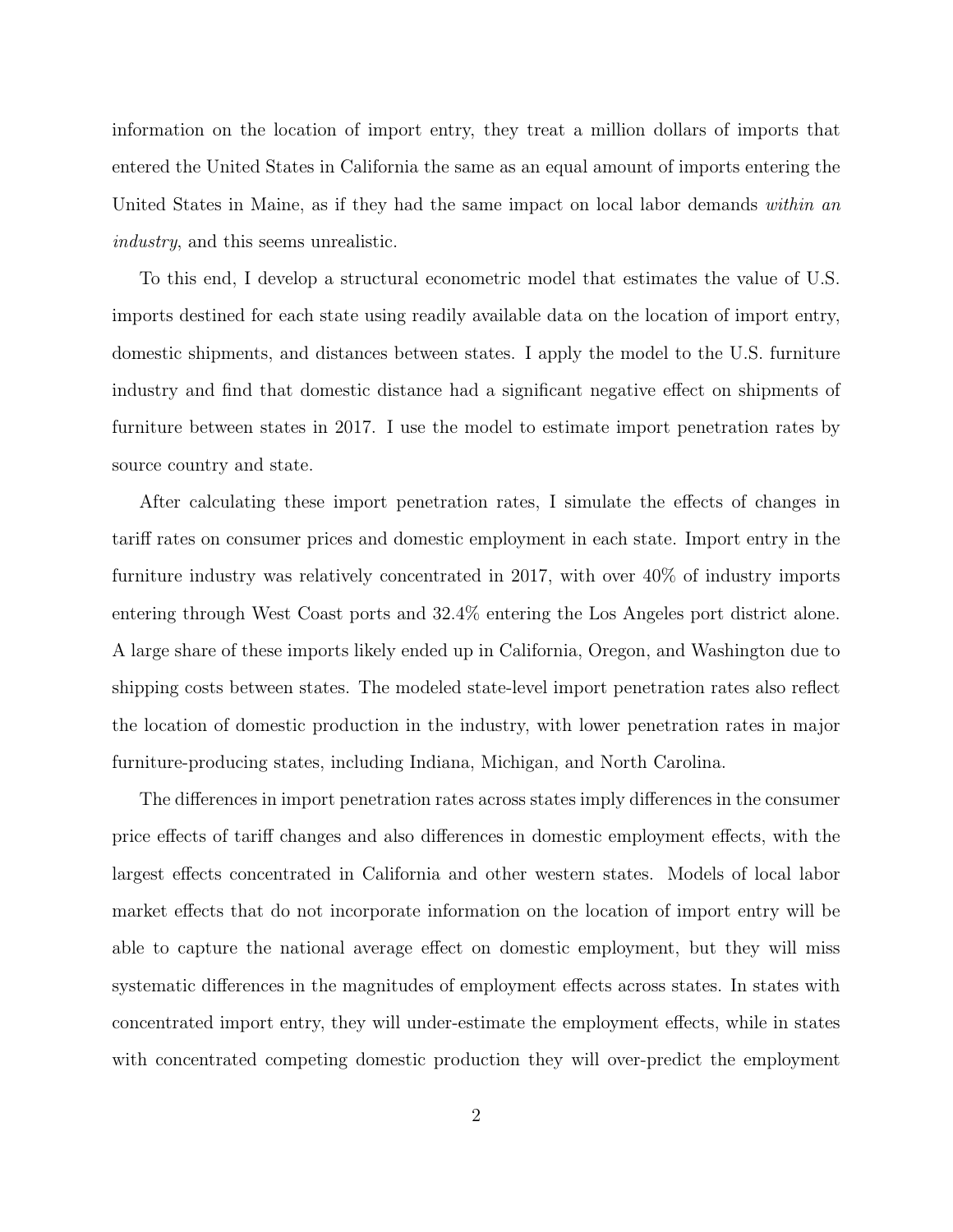effects of the tariff changes of the tariff changes.

The main contribution of this paper is the practicality of the econometric approach in light of the limited availability of U.S. sub-national industry-level data on consumption, prices, and the domestic shipiment of imports. The structural model and the resulting fixed effects specifications greatly reduce the data required to estimate state-level price and employment effects. The model demonstrates that district-level data on U.S. imports can provide information that is useful for understanding the geographic distribution of these economic effects.[2](#page-4-0) After applying the model to imports and tariff changes in the furniture industry, I estimate state-level import penetration rates in several other U.S. manufacturing industries, including food, apparel, and chemicals. These additional applications of the model demonstrate the stability and broader applicability of the approach.

The rest of the paper is organized into six parts. Section [2](#page-4-1) presents the modeling framework. Section [3](#page-7-0) discusses the econometric specification and reports estimates of parameter values for the U.S. furniture industry. Section [4](#page-11-0) reports estimated state-level import values and penetration rates in the industry. Section [5](#page-16-0) reports estimated price and employment effects of the tariff changes. Section [6](#page-22-0) applies the model to other U.S. manufacturing industries. Section [7](#page-27-0) concludes.

## <span id="page-4-1"></span>2 Modeling Framework

The model utilizes detailed U.S. import and export data.  $M_{ijd}$  represents the value of U.S. imports in industry  $i$  from foreign country  $j$  that arrive in port district  $d$  in a specific year.<sup>[3](#page-4-2)</sup> This import value is observable in official trade statistics. The model uses measures of

<span id="page-4-0"></span> $2$ This is also demonstrated in Riker (2020), which uses an econometric model to estimate domestic shipping costs and import penetration at the level of BEA regions. The model in Riker (2020) does not use data from the Commodity Flow Survey, and it is only applied to the U.S. electrical equipment industry.

<span id="page-4-2"></span><sup>3</sup>A district is a grouping of neighboring U.S. ports in official import statistics. The model does not include a subscript for time to simplify the notation.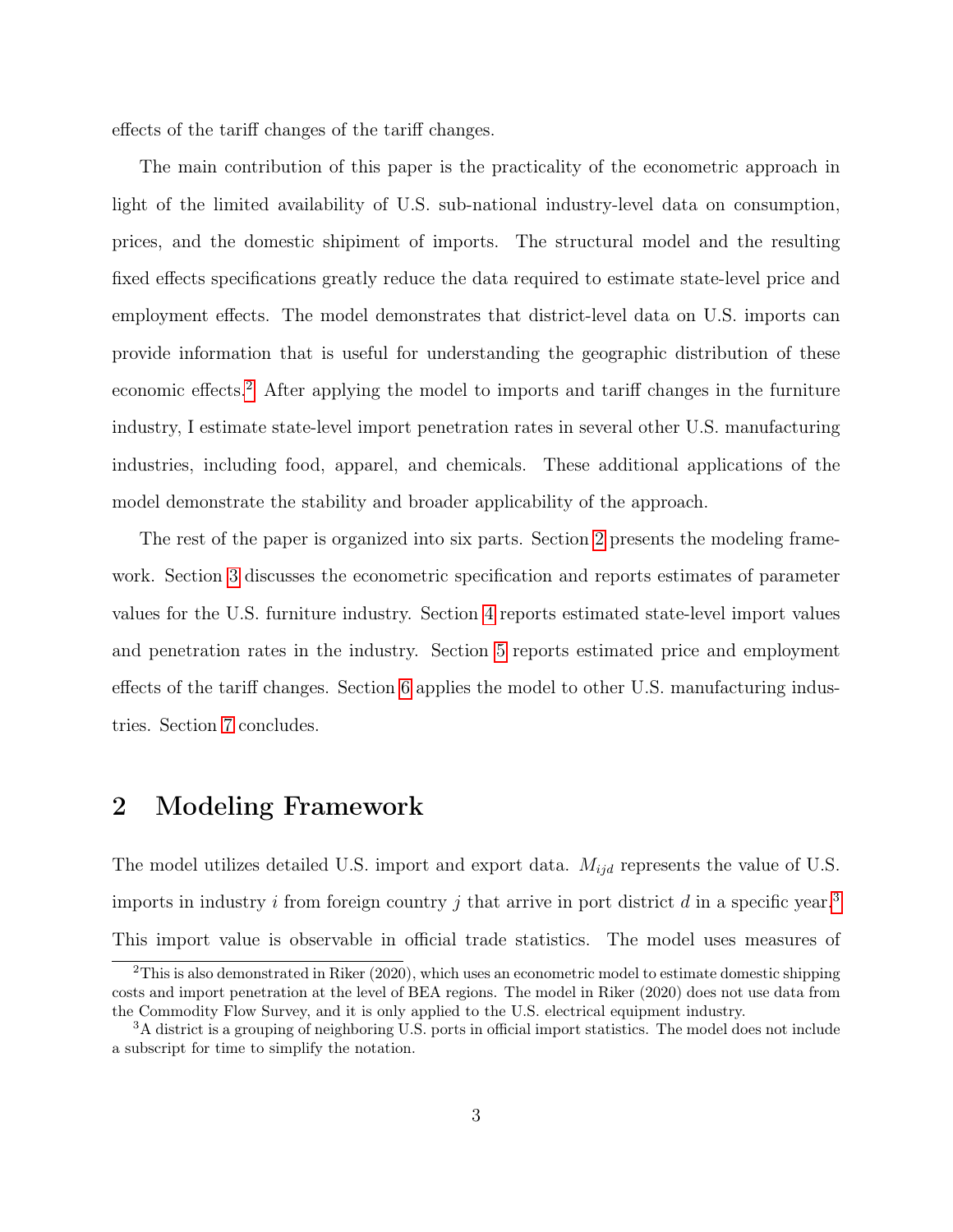$M_{ijd}$  to estimate the value of these imports delivered to each state s  $(M_{ijds})$ , and it sums over the districts to estimate the total value of imports by industry, country, and state  $(M_{ijs} = \sum_{d} M_{ijds})$ .  $X_{isd}$  represents the value of U.S. exports in industry i from state s that depart from district d. This export value is also observable in official trade statistics.

Within industry *i*, producers from different countries have different production, shipping, and distribution costs, but their products are perfect substitutes in the eyes of consumers, following the Ricardian models in Dornbusch, Fischer and Samuelson (1977) and Eaton and Kortum (2002). The delivered price of industry i imports from country j shipped to state s through district d is equal to  $p_{ij} \cdot \tau_{ij} \cdot f_{ijd} \cdot z_{ijd} \cdot c_{ids}$ . The first term,  $p_{ij}$ , is the producer price of imports from country j in industry i.  $\tau_{ij}$  is the tariff factor, equal to one plus the tariff rate.  $f_{ijd}$  is an ad valorem international trade cost from country j to district d. It includes freight and insurance costs.  $c_{ids}$  is an ad valorem domestic shipping cost from district d to state s.  $z_{ih}$  is a supply cost factor that applies to shipments from supply source ih.<sup>[4](#page-5-0)</sup> It reflects a combination of monetary and convenience costs of different distribution paths.  $z_{ih}$  has the Fréchet (type II extreme value) cumulative density function in equation [\(1\)](#page-5-1), similar to the idiosyncratic productivity factors in Eaton and Kortum (2002), Caliendo and Parro (2015), Caliendo et al. (2019), and related trade models.

<span id="page-5-1"></span>
$$
F(z_{ih}) = e^{-A_{ih}(z_{ih})^{-\theta_i}}
$$
\n
$$
(1)
$$

 $A_{ih}$  is a technology parameter that reflects the absolute advantage of supply source h in industry *i*, and  $\theta_i$  is the dispersion parameter of the Fréchet distribution.

Consumers choose the least costly path for shipping imports from country  $j$  to their state. Equation [\(2\)](#page-6-0) is the value of expenditure on industry i imports from source country j that arrive at district d and are shipped domestically to state s for consumption.

<span id="page-5-0"></span><sup>&</sup>lt;sup>4</sup>For example, h is jd for imports from country j entering district s and s for domestic production in state s.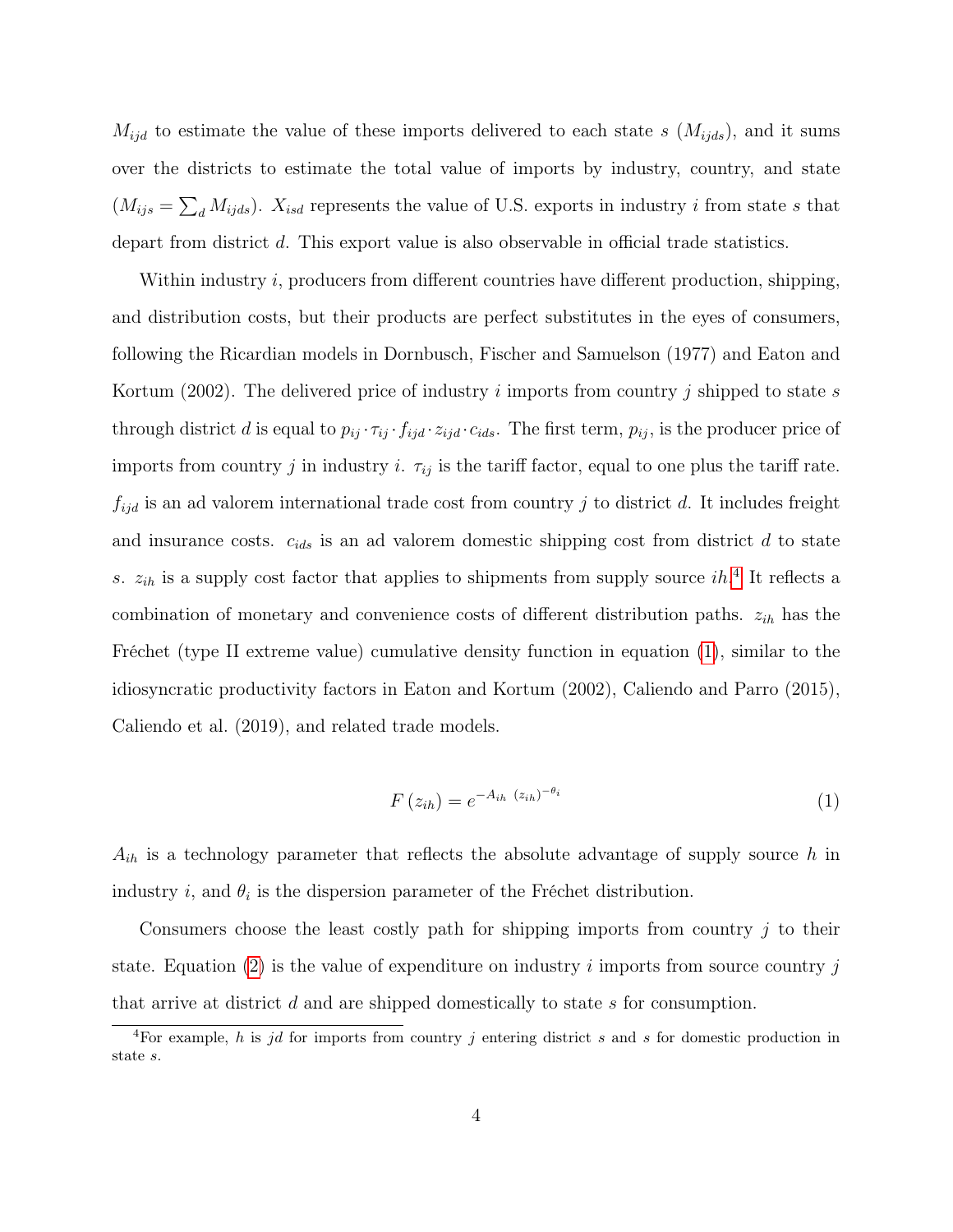<span id="page-6-0"></span>
$$
M_{ijds} = \left(\frac{\Omega_{is}}{\Phi_{is}}\right) \left(A_{ijd}\right)^{\theta_i} \left(p_{ij} \tau_{ij} f_{ijd} c_{ids}\right)^{-\theta_i}
$$
 (2)

 $\Omega_{is}$  is total expenditures on the products of industry i in state s. It includes expenditures on domestic products from state s, domestic products from other states that are shipped to state s, and imports that are shipped to state s.  $\Phi_{is}$  reflects the choice set and delivered prices that consumers face in state s.

<span id="page-6-1"></span>
$$
\Phi_{is} = \sum_{s'} (A_{is'})^{\theta_i} (p_{is'} c_{is's})^{-\theta_i} + \sum_{j} \sum_{d} (A_{ijd})^{\theta_i} (p_{ij} \tau_{ij} f_{ijd} c_{ids})^{-\theta_i}
$$
(3)

The first term on the right-hand side of equation [\(3\)](#page-6-1) is a sum over domestic producers from states indexed by  $s'$ , and the second term in a sum over import sources indexed by country  $j$ and district d. The specific functional forms in equations  $(2)$  and  $(3)$  reflect the assumption that  $z_{ih}$  has the Fréchet distribution in equation [\(1\)](#page-5-1). Equation [\(4\)](#page-6-2) is the value of expenditure on industry *i* domestic shipments from original production state  $s'$  to consumers in state  $s$ <sup>[5](#page-6-3)</sup>

<span id="page-6-2"></span>
$$
V_{is's} = \left(\frac{\Omega_{is}}{\Phi_{is}}\right) (A_{is'})^{\theta_i} (p_{is'} c_{is's})^{-\theta_i}
$$
\n
$$
(4)
$$

Turning back to imports, equation [\(5\)](#page-6-4) is the total value of imports from country j that arrive at district d each year,  $M_{ijd}$ . It sums over the values destined for each of the states indexed by s.

<span id="page-6-4"></span>
$$
M_{ijd} = \sum_{s} M_{ijds} = \sum_{s} \left(\frac{\Omega_{is}}{\Phi_{is}}\right) \left(A_{ijd}\right)^{\theta_i} \left(p_{ij} \tau_{ij} f_{ijd} c_{ids}\right)^{-\theta_i}
$$
(5)

 $M_{ijd}$  is directly observable in import statistics. The value of imports destined for state s,  $M_{ijds}$ , is not directly observable, but it can be modeled. It is the product of the observable industry-country-district value  $M_{ijd}$  and a function of state expenditure and price levels,

<span id="page-6-3"></span> $5$ This value does not include imports shipping through state s. It only includes the domestic shipments of the domestic producers in state s.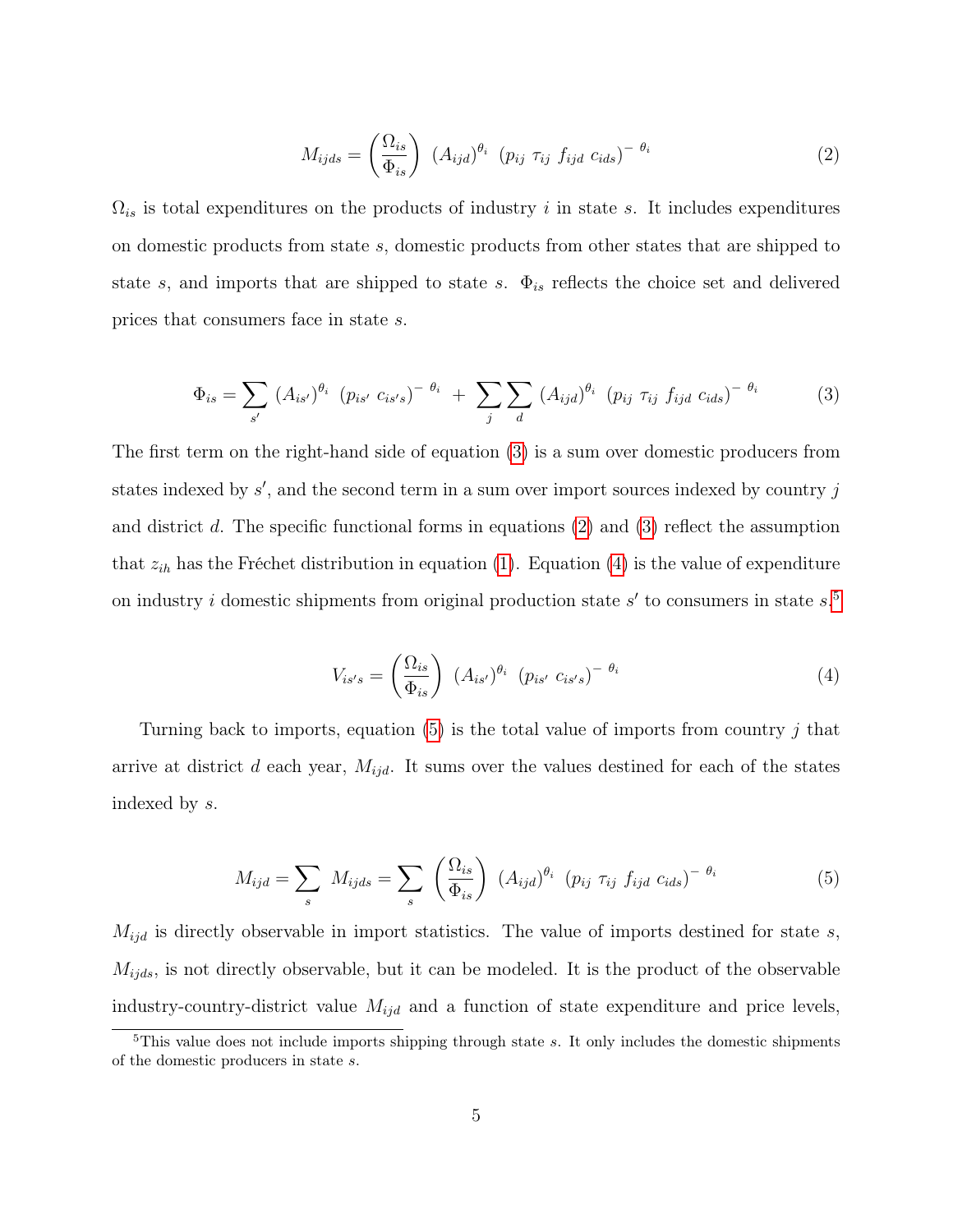domestic shipping costs, and  $\theta_i$ :

<span id="page-7-1"></span>
$$
M_{ijds} = M_{ijd} \left( \frac{\left(\frac{\Omega_{is}}{\Phi_{is}}\right) (c_{ids})^{-\theta_i}}{\sum_{s'} \left(\frac{\Omega_{is'}}{\Phi_{is'}}\right) (c_{ids'})^{-\theta_i}} \right)
$$
(6)

Equation  $(6)$  is derived from equations  $(2)$  and  $(5)$ .<sup>[6](#page-7-2)</sup> If domestic shipments were costless, so that  $\theta_i = 0$ , then  $\Phi_{is}$  would be the same in all states and equation [\(6\)](#page-7-1) would collapse to a simple distribution of the imports across the states in proportion to each state's market size  $\Omega_{is}$ .

# <span id="page-7-0"></span>3 Econometric Estimation

Next, I apply the model to the U.S. furniture manufacturing industry (NAICS code 337) as an illustrative example. The model includes 39 U.S. import districts, 50 states, and the District of Columbia.

I assume a specific, but conventional, functional form for the ad valorem domestic shipping cost factor  $c_{ids}$ . It is equal to max[1,  $(miles_{ds})^{\lambda_i}$ ]. The variable  $miles_{ds}$  is the distance from d to s, and the parameter  $\lambda_i > 0$ . I assume that the same function with parameter  $\lambda_i$ also applies to domestic shipments from state  $s'$  to state s. For imports,  $m_{ds}$  is calculated as the orthodromic distance from the largest port in district  $d$  to the largest city in state  $s$ . For domestic shipments,  $m_{s's}$  is calculated as the orthodromic or great circle distance from the largest city in state  $s'$  to the largest city in state  $s$ .

Equation [\(7\)](#page-7-3) is the log-linear econometric specification for the value of domestic shipments in industry *i* from state s' to state s,  $V_{is's}$ . It is derived from equation [\(4\)](#page-6-2).

<span id="page-7-3"></span>
$$
\ln V_{is's} = -\lambda_i \; \theta_i \; \max[0, \; \ln miles_{s's}] \; + \; \alpha_{is'} \; + \gamma_{is} \; + \; \epsilon_{is's} \tag{7}
$$

<span id="page-7-2"></span><sup>&</sup>lt;sup>6</sup>This calculation does not require a measure of  $A_{ijd}$ , since this parameter cancels from the numerator and denominator of the ratio.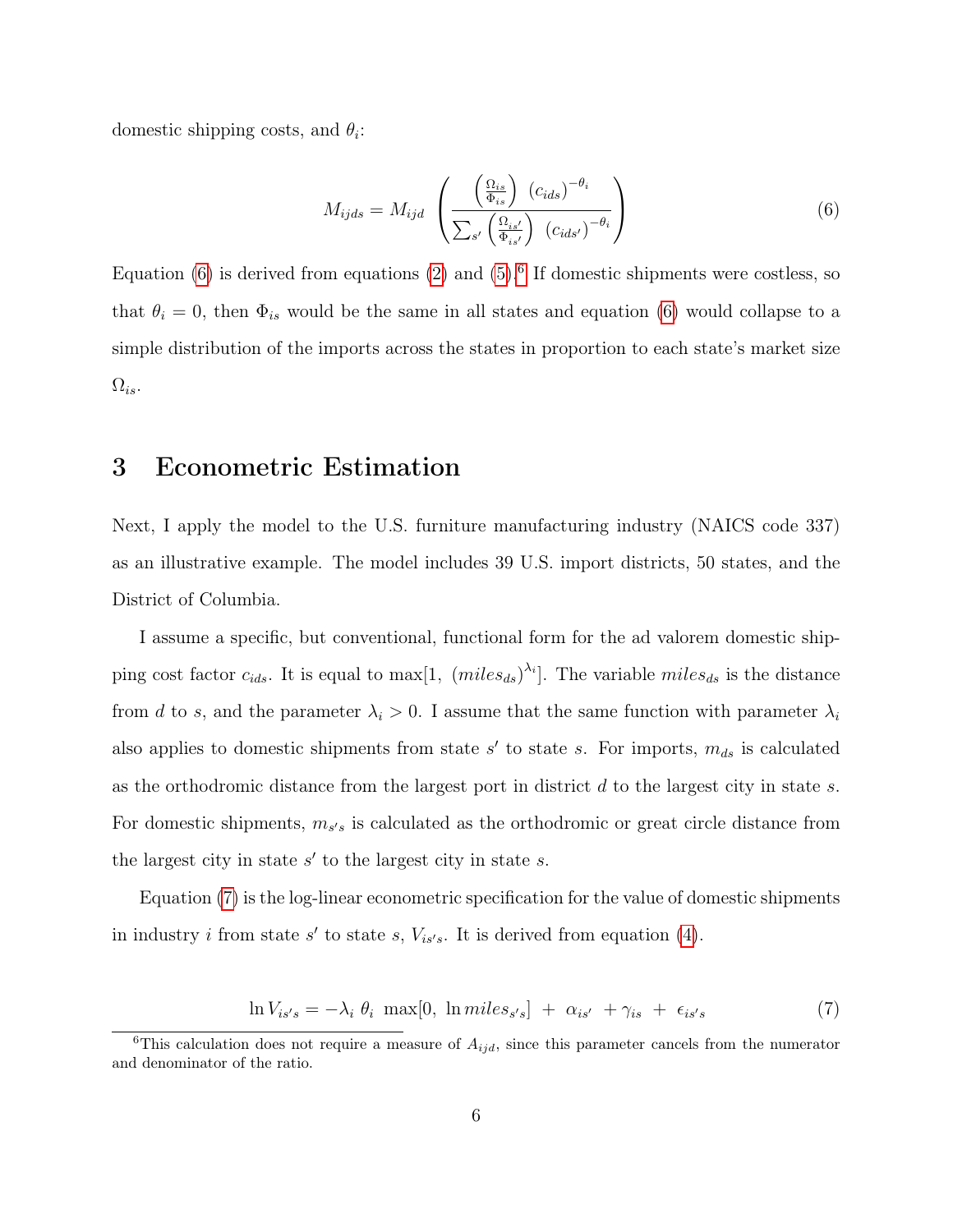$\alpha_{is'}$  and  $\gamma_{is}$  are industry-state fixed effects. The error term,  $\epsilon_{is's}$ , captures measurement error in  $\ln V_{is's}$ . Equations [\(8\)](#page-8-0) and [\(9\)](#page-8-1) relate the coefficients in the econometric specification in equation [\(7\)](#page-7-3) to the structural parameters in equation [\(4\)](#page-6-2).

<span id="page-8-0"></span>
$$
\alpha_{is'} = -\theta_i \ln (p_{is'}) + \theta_i \ln A_{is'}
$$
\n(8)

<span id="page-8-1"></span>
$$
\gamma_{is} = \ln \left( \frac{\Omega_{is}}{\Phi_{is}} \right) \tag{9}
$$

Table 1 reports weighted least squares estimates of the parameters in equation  $(7)$ . The estimation sample includes 2,099 state-to-state furniture shipment values calculated from individual shipments in the public use file for the 2017 Commodity Flow Survey that I aggregated to the state level. The point estimate of  $-\lambda \theta$  for the furniture industry is -0.4135, with a robust standard error of 0.0120. The  $R^2$  statistic for the regression is 0.8460. The estimates of  $\gamma_{is}$  range from a low for domestic shipments to the District of Columbia to a high for shipments to California. The estimates of  $\alpha_{is'}$  range from a low for domestic shipments from Montana to a high for shipments from North Carolina. The table reports a subset of the many estimated  $\gamma_{is}$  and  $\alpha_{is'}$  fixed effects.<sup>[8](#page-8-3)</sup>

In addition to providing specific parameter values for the model simulations, the econometric model provides a test of the geographic segmentation of U.S. product markets: the estimate of  $-\lambda_i \theta_i$  indicates that distance had a significant negative effect on domestic shipments between states.

Moving to the second econometric model, equation [\(10\)](#page-9-0) is the log-linear specification for the value of imports,  $M_{ijd}$ . It is derived from equation [\(5\)](#page-6-4).

<span id="page-8-2"></span><sup>&</sup>lt;sup>7</sup>The weights in the regression are the shipment weights included in the public use file of the 2017 Commodity Flow Survey.

<span id="page-8-3"></span><sup>&</sup>lt;sup>8</sup>The fixed effects for California,  $\gamma_{CA}$  and  $\alpha_{CA}$ , are omitted from the specification, so the reported values are relative to the values for California.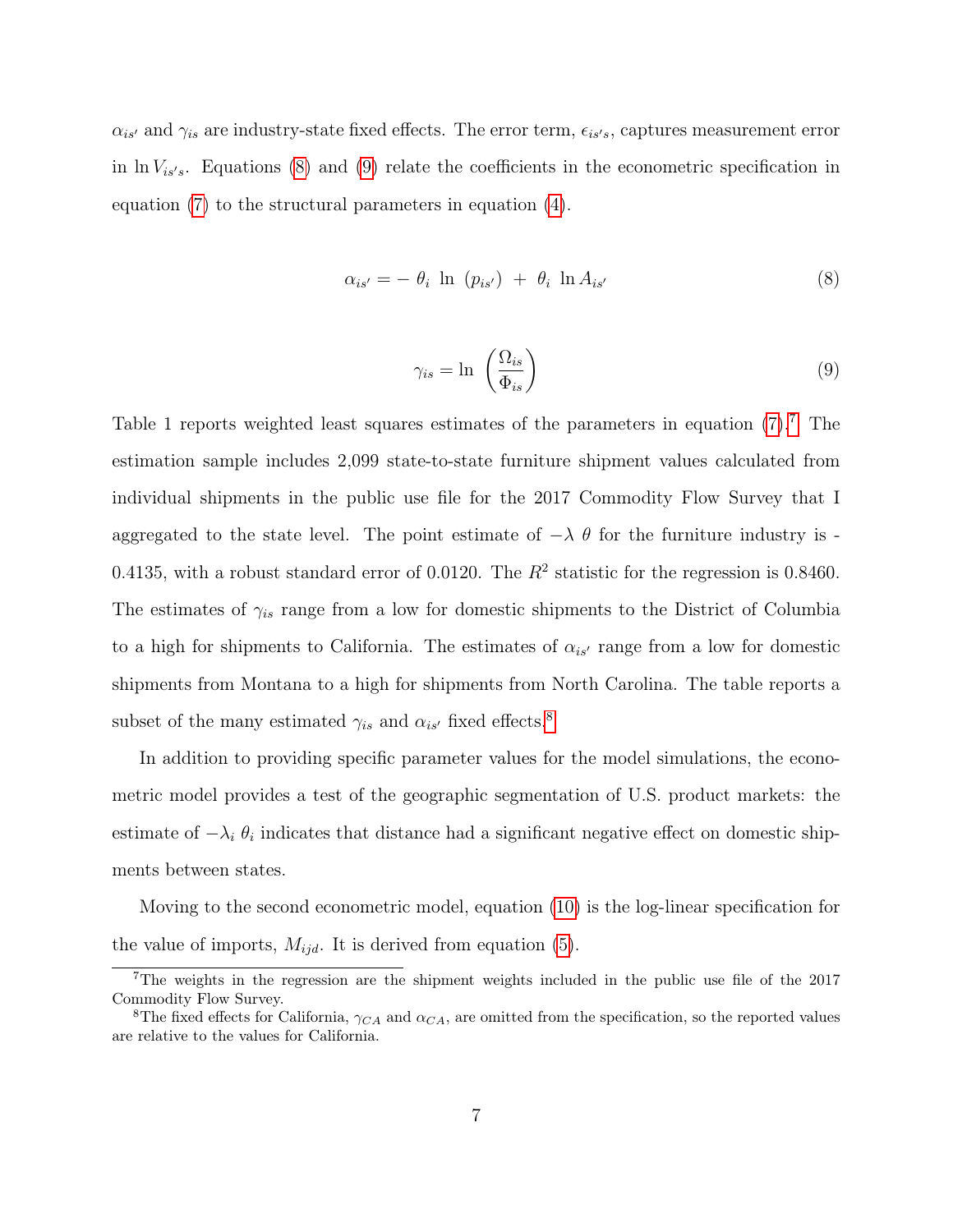| Model                 | Point            | Standard      | Model         | Point            | <b>Standard</b> |
|-----------------------|------------------|---------------|---------------|------------------|-----------------|
| Parameters            | <b>Estimates</b> | <b>Errors</b> | Parameters    | <b>Estimates</b> | <b>Errors</b>   |
| $-\lambda \theta$     | $-0.4135$        | (0.0120)      |               |                  |                 |
| $\gamma_{AZ}$         | $-1.1649$        | (0.2189)      | $\alpha_{AZ}$ | $-1.6578$        | (0.2938)        |
| $\gamma_{IL}$         | $-0.8377$        | (0.1721)      | $\alpha_{IL}$ | $-0.7596$        | (0.1591)        |
| $\gamma_{MA}$         | $-1.3616$        | (0.2041)      | $\alpha_{MA}$ | $-1.8470$        | (0.2420)        |
| $\gamma_{MO}$         | $-1.3427$        | (0.1977)      | $\alpha_{MO}$ | $-1.5610$        | (0.1515)        |
| $\gamma_{NC}$         | $-1.2518$        | (0.1911)      | $\alpha_{NC}$ | 0.1694           | (0.1202)        |
| $\gamma_{NY}$         | $-0.5499$        | (0.1447)      | $\alpha_{NY}$ | $-1.1374$        | (0.1449)        |
| $\gamma_{PA}$         | $-0.8945$        | (0.1979)      | $\alpha_{PA}$ | $-0.5054$        | (0.1882)        |
| $\gamma_{TX}$         | $-0.0846$        | (0.1979)      | $\alpha_{TX}$ | $-0.6494$        | (0.1624)        |
| $\gamma_{WA}$         | $-1.0290$        | (0.2321)      | $\alpha_{WA}$ | $-1.2060$        | (0.2272)        |
| Observations<br>$R^2$ | 2,099<br>0.8460  |               |               |                  |                 |

Table 1: Econometric Model of U.S. Domestic Shipments of Furniture

<span id="page-9-0"></span>
$$
\ln M_{ijd} = \delta_{ij} - \theta_i \ln f_{ijd} + \psi_{id} + \zeta_{ijd} \tag{10}
$$

 $f_{ijd}$  is the international freight cost factor. It is calculated as the ratio of the cost-infreight value of the imports to their customs value.  $\delta_{ij}$  and  $\psi_{id}$  are industry-country and industry-district fixed effects. The error term,  $\zeta_{ijd}$ , captures measurement error in ln  $M_{ijd}$ and also the  $\theta_i$  ln  $A_{ijd}$  term. Equations [\(11\)](#page-9-1) and [\(12\)](#page-9-2) relate the coefficients in the econometric specification in equation [\(10\)](#page-9-0) to the structural parameters in equation [\(5\)](#page-6-4).

<span id="page-9-1"></span>
$$
\delta_{ij} = -\theta_i \ln (p_{ij} \tau_{ij}) \tag{11}
$$

<span id="page-9-2"></span>
$$
\psi_{id} = \ln \left( \sum_{s'} \left( \frac{\Omega_{is'}}{\Phi_{is'}} \right) \left( c_{ds'} \right)^{-\theta_i} \right) \tag{12}
$$

I estimate  $\theta_i$  using weighted least squares and 2,399 country-district observations for U.S. furniture imports in 2017. The  $R^2$  statistic for the regression is 0.9799. The estimated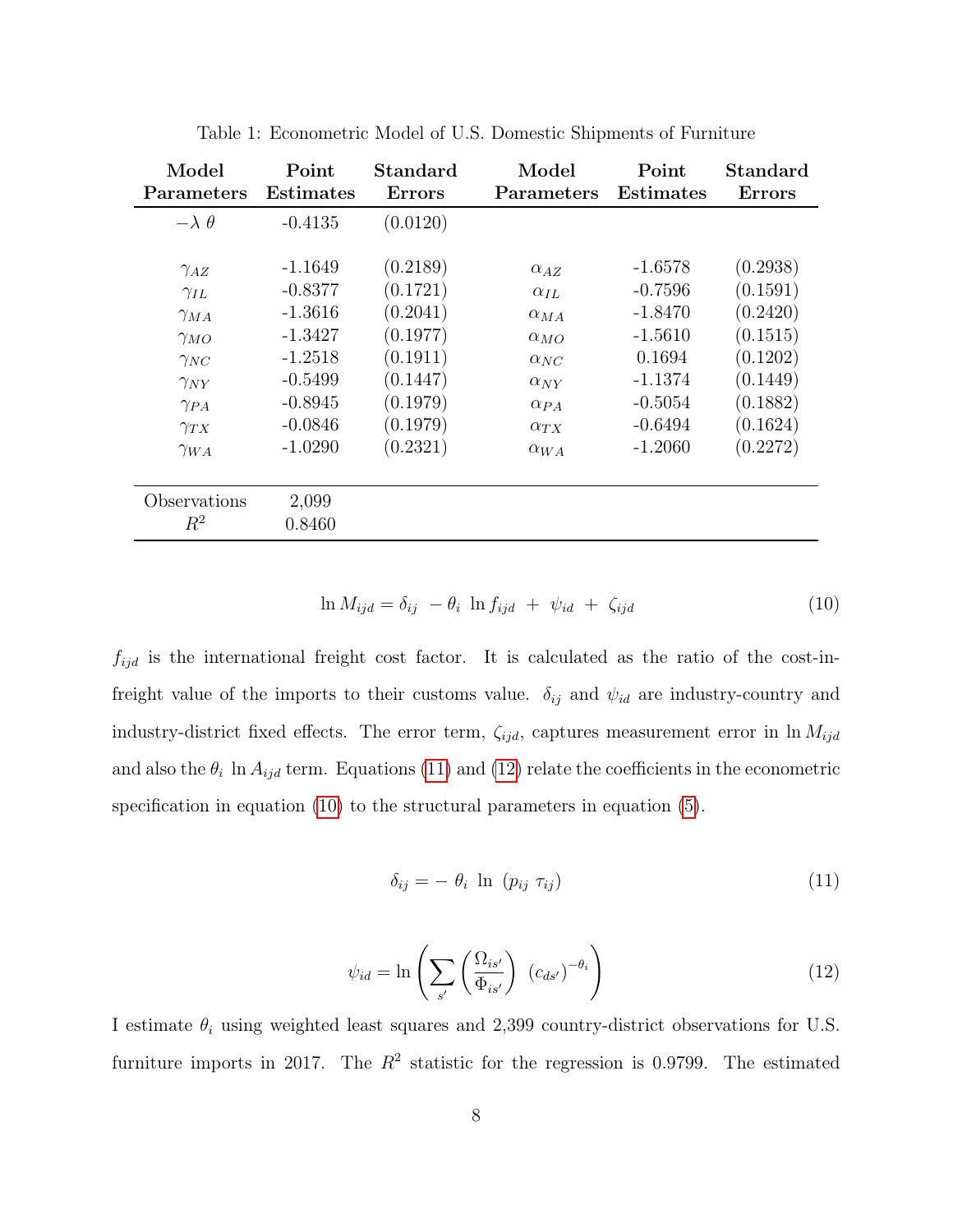value of  $\theta_i$  for the furniture industry is 3.1463, with a robust standard error of 0.3675. This estimate, along with the estimate that  $-\lambda_i \theta_i = -0.4135$  in Table 1, implies that  $\lambda_i = 0.1314$ for the furniture industry.

Using the estimates of domestic shipping costs,  $\gamma_{is}$ , and  $\theta_i$  and the district-level import value  $M_{ijd}$ , I calculate the value of industry imports destined for state s according to equation [\(13\)](#page-10-0).

<span id="page-10-0"></span>
$$
M_{ijds} = M_{ijd} \left( \frac{e^{\gamma_{is}} \left( c_{ids} \right)^{-\theta_i}}{\sum_{s'} e^{\gamma_{is'}} \left( c_{ids'} \right)^{-\theta_i}} \right)
$$
(13)

This calculation does not require measures of  $p_{ij}$ ,  $p_{is'}$ ,  $f_{ijd}$ ,  $A_{is'}$ ,  $A_{ijd}$ ,  $\tau_{ij}$ ,  $\Omega_{is}$ , or  $\Phi_{is}$ , even though these factors all affect the value of imports, because they are collectively captured in the econometric estimates of the fixed effects  $\gamma_{is}$  and the observed value of  $M_{ijd}$ .  $c_{ids}$  is calculated using the econometric estimate of  $\lambda_i$  and the measure of miles described above.

Table 2 illustrates the economic significance of domestic distances. The table reports the estimated share of shipments from Californian manufacturers that stayed in California and then the shares destined for thirteen other states. The share of these domestic shipments to each state reflects geographic proximity, but it also reflects the size of the consumer market in the destination state and the extent of competition from nearby domestic producers and nearby import entry.<sup>[9](#page-10-1)</sup> As a benchmark to gauge the importance of domestic shipping costs, the second column of numbers reports each state's share of nationwide expenditures on furniture. This would be the distribution of imports across states *if there were no domestic* shipment costs and trade between states were frictionless.

<span id="page-10-1"></span><sup>&</sup>lt;sup>9</sup>Specifically, the modeled share of domestic shipments from state s' to state s is equal to  $\frac{e^{\gamma_{is}}(c_{is's})^{-\theta_{is}}}{\sum_{s\gamma_{is}}(c_{is})^{-\theta_{is}}(c_{is})^{-\theta_{is}}}$  $\frac{e^{\gamma_{is}}(c_{is's})}{\sum_k e^{\gamma_{ik}}(c_{is'k})^{-\theta_i}}.$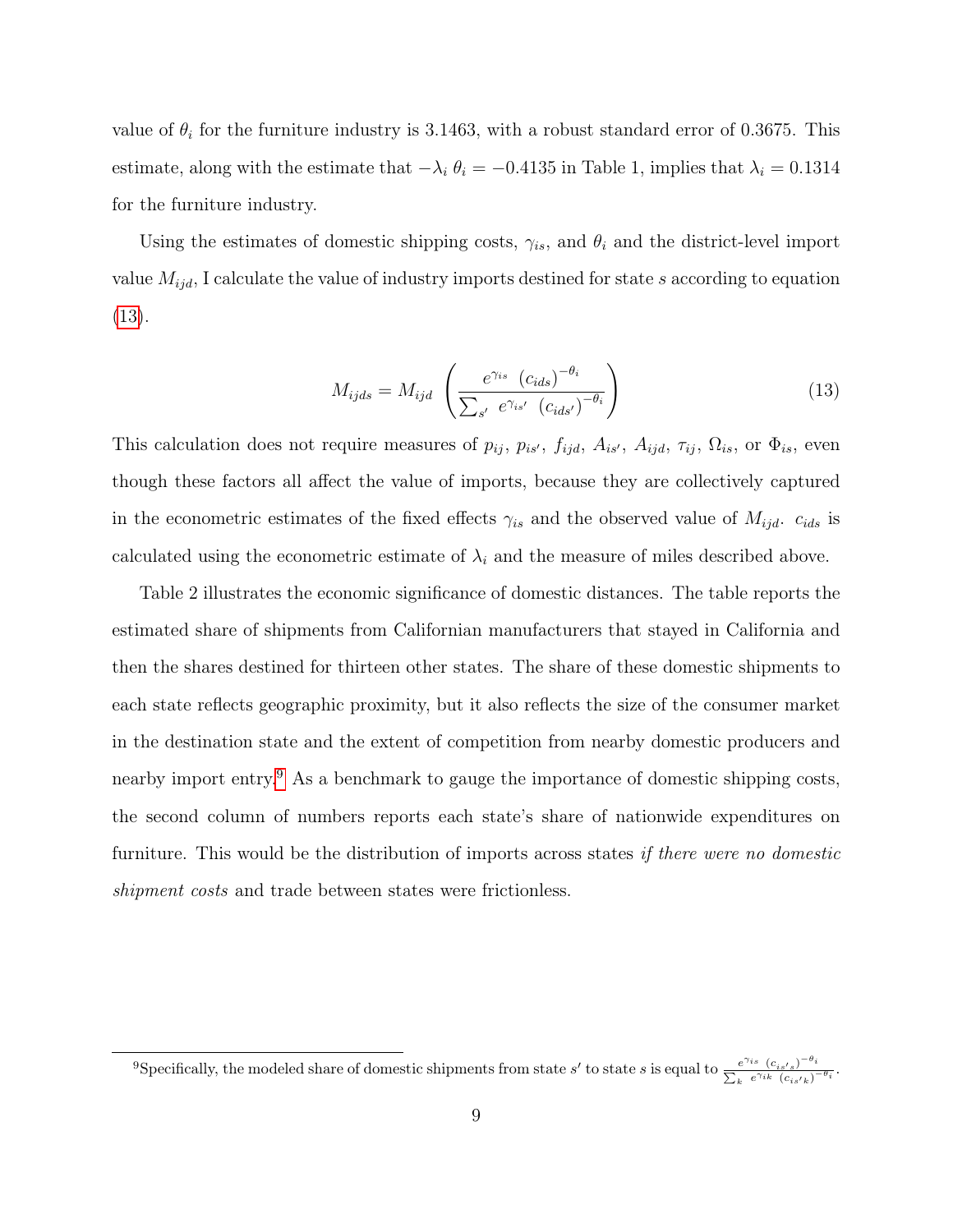| Destination<br>State | <b>State's Share of Shipments</b><br>from California $(\%)$ | <b>State's Share of National</b><br>Expenditure on Furniture $(\%)$ |
|----------------------|-------------------------------------------------------------|---------------------------------------------------------------------|
| California           | 65.05                                                       | 14.22                                                               |
| Texas                | 3.02                                                        | 7.45                                                                |
| Florida              | 2.22                                                        | 5.75                                                                |
| Arizona              | 1.79                                                        | 1.85                                                                |
| Colorado             | 1.36                                                        | 2.04                                                                |
| Washington           | 1.36                                                        | 2.50                                                                |
| Illinois             | 1.29                                                        | 4.26                                                                |
| Pennsylvania         | 1.07                                                        | 3.66                                                                |
| Michigan             | 0.98                                                        | 4.11                                                                |
| Missouri             | 0.86                                                        | 1.79                                                                |
| Indiana              | 0.84                                                        | 2.92                                                                |
| North Carolina       | 0.78                                                        | 3.14                                                                |
| Massachusetts        | 0.65                                                        | 1.69                                                                |
| Maine                | 0.13                                                        | 0.30                                                                |

Table 2: Domestic Shipment Shares from California

## <span id="page-11-0"></span>4 State-Level Import Penetration Rates

Table 3 reports the value of furniture imports from China that arrived in each of the districts in 2017. This measure, represented in the model by  $M_{ijd}$ , is directly observable in official import statistics. The table indicates that import entry from China was relatively concentrated on the West Coast, especially Los Angeles, as we would expect.

Table 4 reports the model estimates of the value of U.S. imports destined for each state for a sample of the states. For the remaining states the values are combined together in an "All Other" category to simplify the table.[10](#page-11-1) While this modeled pattern of import destinations is more geographically dispersed than the observed pattern of import entry, it is still clearly concentrated in California.

<span id="page-11-1"></span><sup>10</sup>However, they are not aggregated in the underlying model.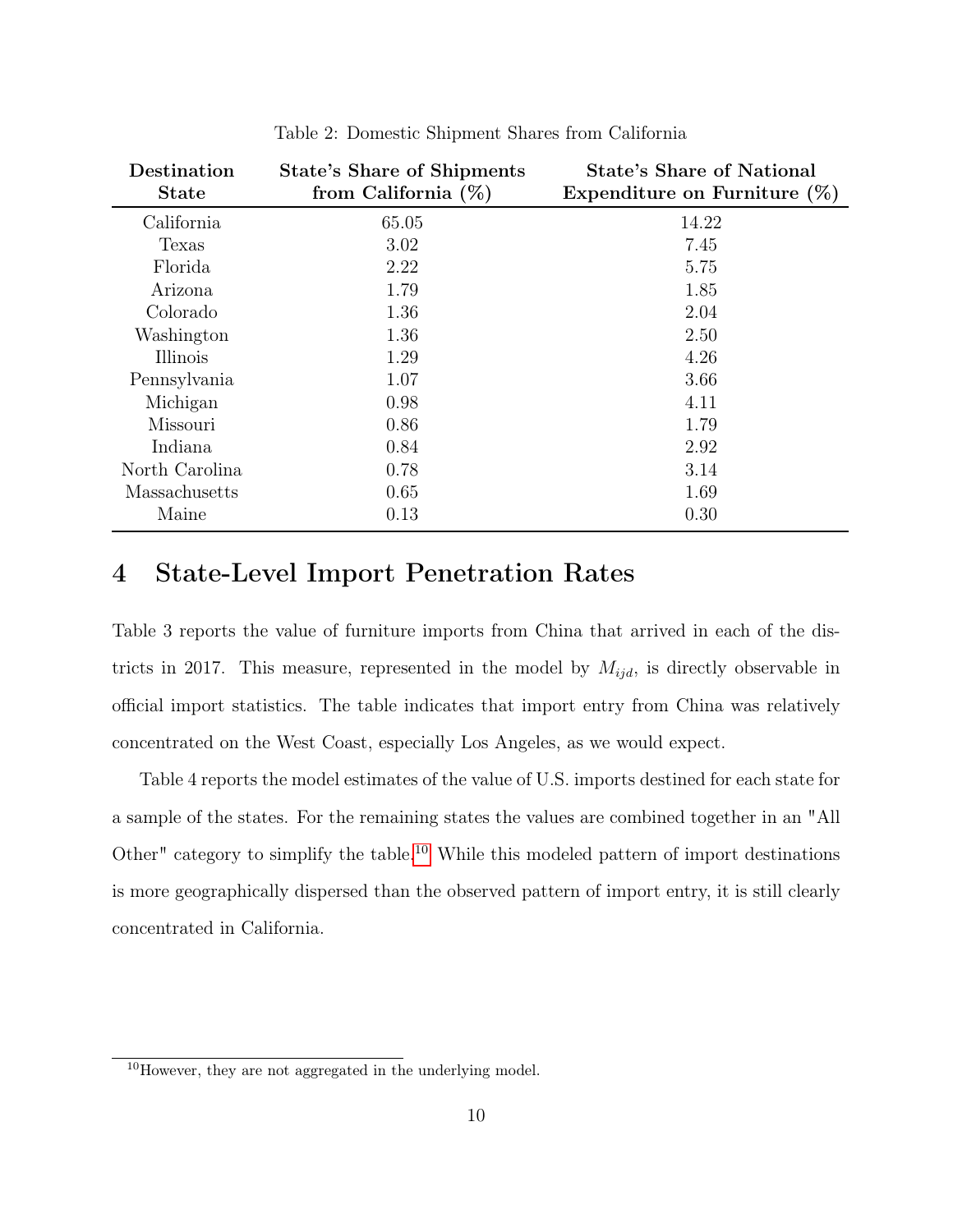| <b>Entry District</b> | Value (\$ Million) | District's Share $(\%)$ |  |
|-----------------------|--------------------|-------------------------|--|
| Anchorage, AK         | 6.0                | 0.0                     |  |
| Baltimore, MD         | 548.1              | 2.1                     |  |
| Boston, MA            | 186.5              | 0.7                     |  |
| Buffalo, NY           | 100.1              | 0.4                     |  |
| Charleston, SC        | 623.5              | 2.4                     |  |
| Charlotte, NC         | 154.9              | 0.6                     |  |
| Chicago, IL           | 1,725.2            | 6.7                     |  |
| Cleveland, OH         | 657.9              | 2.5                     |  |
| Columbia-Snake, OR    | 58.5               | 0.2                     |  |
| Dallas, TX            | 1.4                | 0.0                     |  |
| Detroit, MI           | 245.3              | 0.9                     |  |
| District of Columbia  | 729.5              | 2.8                     |  |
| Duluth, MN            | 202.7              | 0.8                     |  |
| El Paso, TX           | 13.9               | 0.1                     |  |
| Great Falls, MT       | 298.7              | 1.2                     |  |
| Honolulu, HI          | 52.3               | 0.2                     |  |
| Houston, TX           | 850.7              | 3.3                     |  |
| Laredo, TX            | 7.2                | 0.0                     |  |
| Los Angeles, CA       | 8,393.5            | 32.4                    |  |
| Miami, FL             | 406.7              | 1.6                     |  |
| Milwaukee, WI         | 7.3                | 0.0                     |  |
| Minneapolis, MN       | 300.2              | 1.2                     |  |
| Mobile, AL            | 135.6              | 0.5                     |  |
| New Orleans, LA       | 796.5              | 3.1                     |  |
| New York, NY          | 2,622.8            | 10.1                    |  |
| Nogales, AZ           | 6.6                | 0.0                     |  |
| Norfolk, VA           | 1,355.2            | 5.2                     |  |
| Ogdensburg, NY        | 53.9               | 0.2                     |  |
| Pembina, ND           | 3.9                | 0.0                     |  |
| Philadelphia, PA      | 67.8               | 0.3                     |  |
| Portland, ME          | 0.4                | 0.0                     |  |
| Providence, RI        | 0.2                | 0.0                     |  |
| San Diego, CA         | 9.4                | 0.0                     |  |
| San Francisco, CA     | 1,084.5            | 4.2                     |  |
| Savannah, GA          | 2,279.3            | 8.8                     |  |
| Seattle, WA           | 1,170.0            | 4.5                     |  |
| St. Albans, VT        | 10.7               | 0.0                     |  |
| St. Louis, MO         | 299.6              | 1.2                     |  |
| Tampa, FL             | 433.3              | 1.7                     |  |
| Total                 | 25,899.6           | 100.0                   |  |

Table 3: Furniture Imports from China by District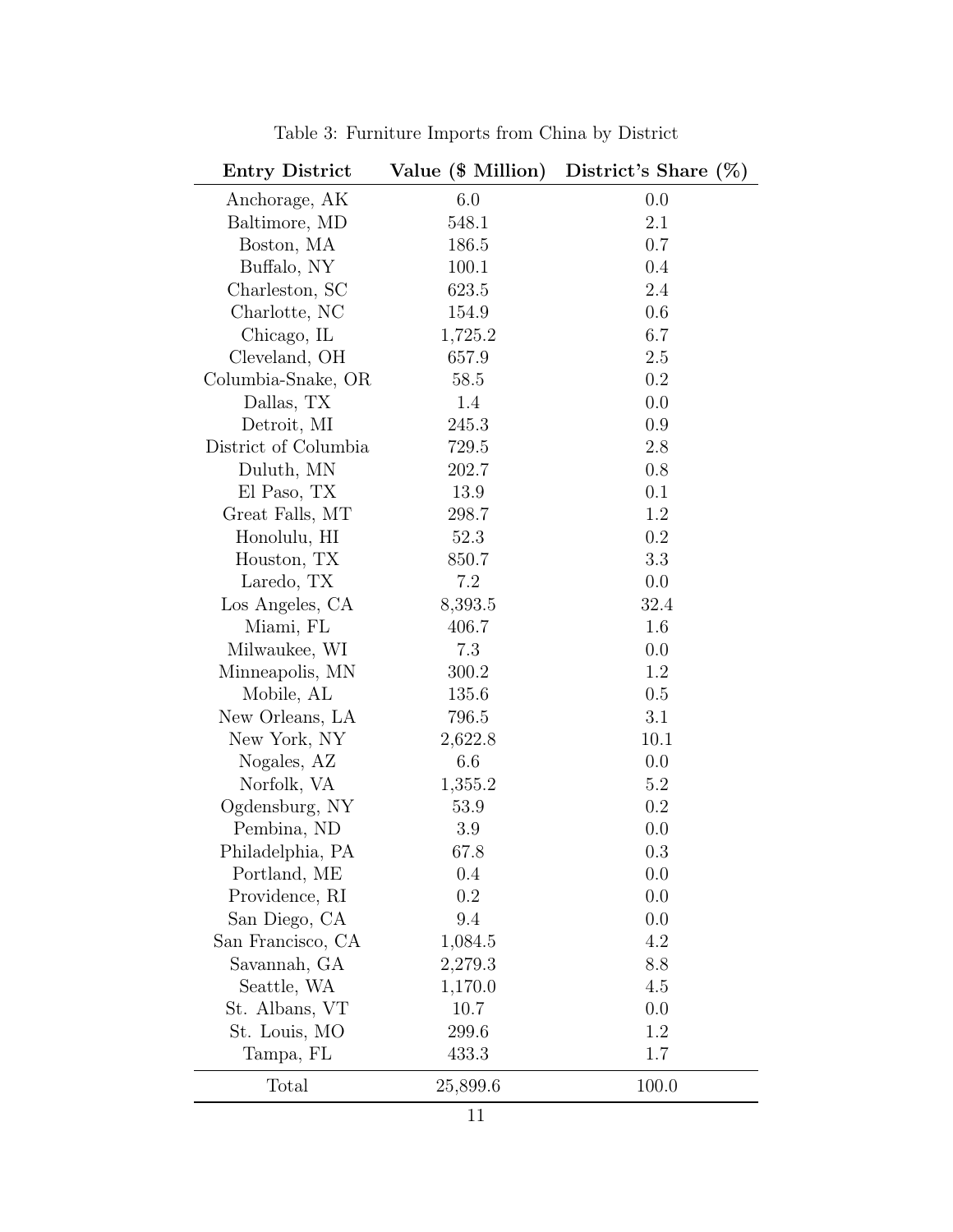| <b>State</b>     | Value (\$ Million) | State's Share $(\%)$ |
|------------------|--------------------|----------------------|
| Arizona          | 435.2              | 1.7                  |
| California       | 6,367.5            | 24.6                 |
| Colorado         | 448.6              | 1.7                  |
| Delaware         | 129.0              | 0.5                  |
| Florida          | 1,326.5            | 5.1                  |
| Georgia          | 612.2              | 2.4                  |
| Illinois         | 1,188.3            | 4.6                  |
| Indiana          | 447.4              | 1.7                  |
| Iowa             | 168.9              | 0.7                  |
| Kansas           | 192.0              | 0.7                  |
| Maine            | 70.6               | 0.3                  |
| Massachusetts    | 406.4              | 1.6                  |
| Michigan         | 609.9              | 2.4                  |
| Missouri         | 368.0              | 1.4                  |
| New York         | 1,818.7            | 7.0                  |
| North Carolina   | 507.8              | 2.0                  |
| Oregon           | 286.1              | 1.1                  |
| Pennsylvania     | 720.2              | 2.8                  |
| Tennessee        | 291.3              | 1.1                  |
| Texas            | 1,691.3            | 6.5                  |
| Virginia         | 447.1              | 1.7                  |
| Washington       | 850.4              | 3.3                  |
| All Other        | 6,516.2            | 25.2                 |
| Nationwide Total | 25,899.6           | 100.0                |

Table 4: Furniture Imports from China by State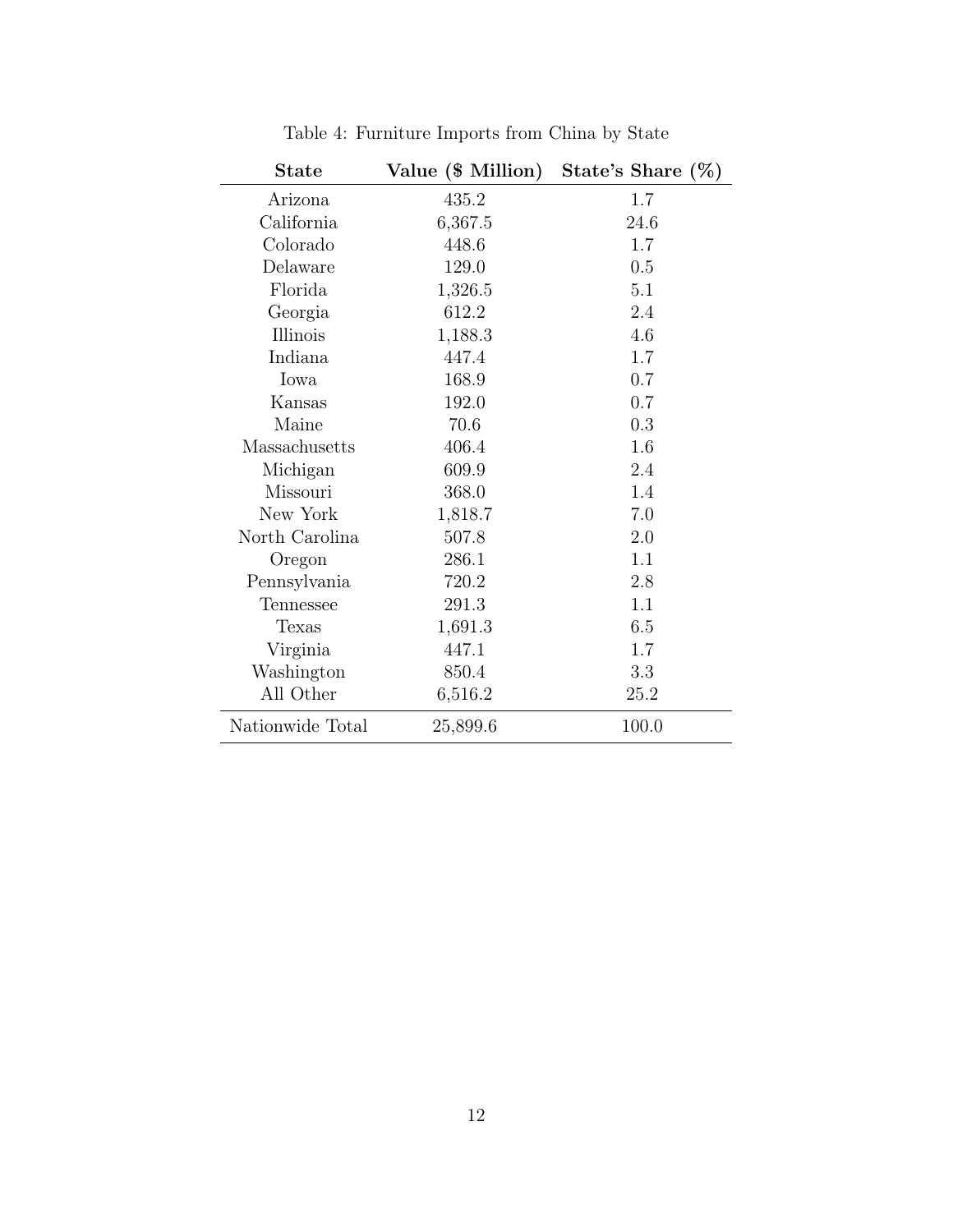To calculate an import penetration rate for each state s, I also estimate the state's total expenditures on the products of the industry,  $\Omega_{is} = \sum_{s'} V_{is's} + \sum_{j} \sum_{d} M_{ijds}$ . Equation [\(14\)](#page-14-0) is the penetration rate for imports from each country  $f$  in state  $s$ , combining imports across all of the districts indexed by d.

<span id="page-14-0"></span>
$$
\mu_{ijs} = \sum_{d} \left( \frac{M_{ijds}}{\Omega_{is}} \right) \tag{14}
$$

Table 5 reports estimates of  $\mu_{ijs}$  for furniture imports from the top two source countries, China and Vietnam, and from an aggregate of the rest of the world, based on the modeled state-level import values. The penetration rates for imports from China range from 12.61% in Michigan to 38.00% in California, with a national average of 21.98%. The rates for imports from Vietnam range from 2.65% in Michigan to 6.97% in California, with a national average of 4.44%. The rates for imports from the rest of the world range from 8.37% in North Carolina to 16.19% in New York, with a national average of 12.22%.

The differences in import penetration rates clearly reflect proximity to the location of import entry and the extent of competition from nearby domestic producers and other imports that are shipped to the state. The penetration rates are lower in major furniture-producing states like Indiana, Michigan, and North Carolina. The differences in import penetration rates across states translate into differences in the price and employment effects of tariff changes, as I demonstrate in the next section.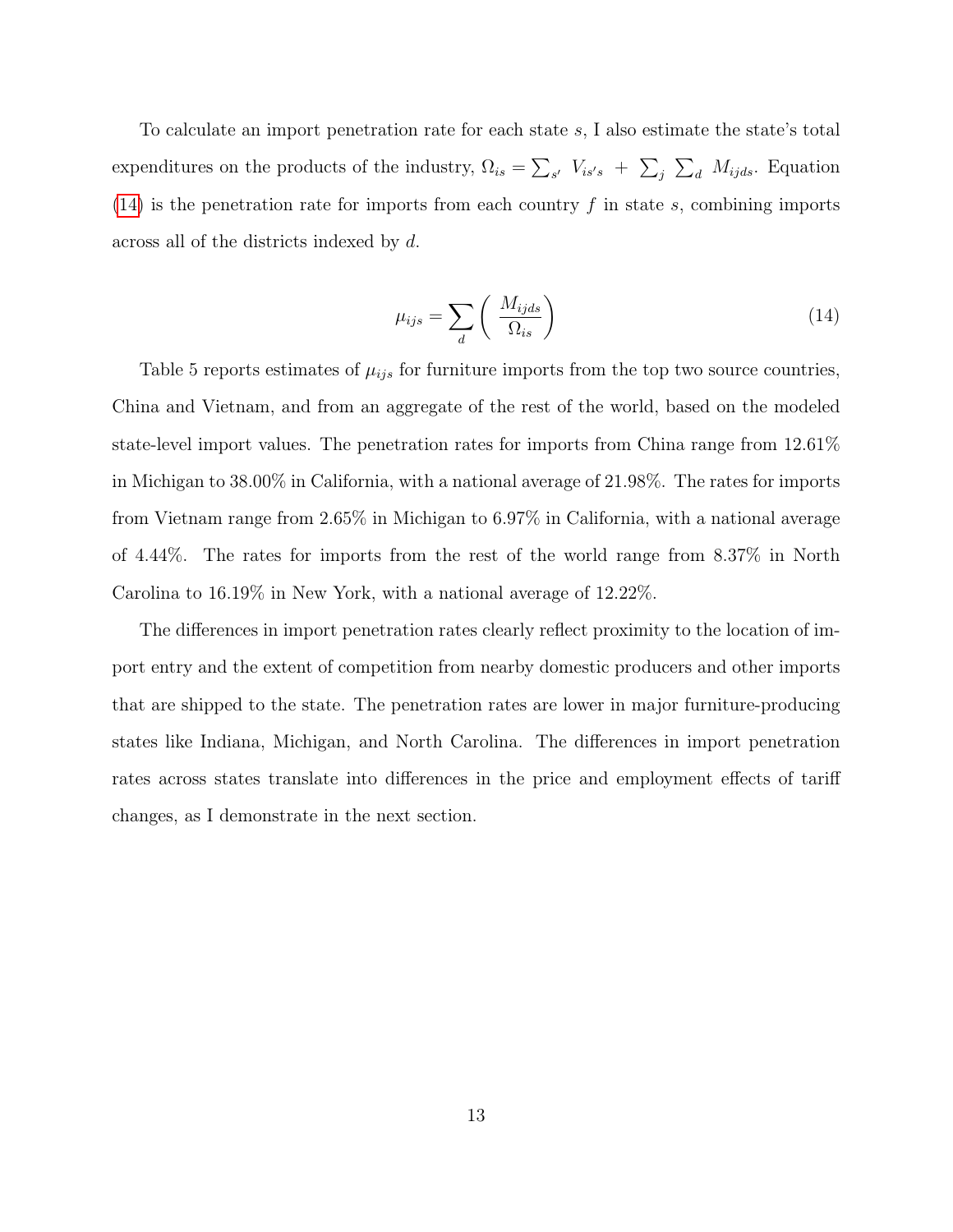|                  | Imports | Imports       | Imports   |
|------------------|---------|---------------|-----------|
|                  | from    | from          | from Rest |
|                  | China   | $\rm Vietnam$ | of World  |
|                  | $(\%)$  | $(\%)$        | $(\%)$    |
| Arizona          | 19.99   | 4.09          | 13.09     |
| California       | 38.00   | 6.97          | 10.92     |
| Colorado         | 18.64   | 3.93          | 12.23     |
| Delaware         | 20.26   | 4.34          | 13.35     |
| Florida          | 19.58   | 4.08          | 11.62     |
| Illinois         | 23.67   | 3.68          | 12.92     |
| Indiana          | 12.99   | 2.68          | 8.62      |
| Iowa             | 16.56   | 3.54          | 10.86     |
| Kansas           | 18.70   | 3.94          | 12.44     |
| Maine            | 19.92   | 4.27          | 13.81     |
| Massachusetts    | 20.36   | 4.27          | 13.10     |
| Michigan         | 12.61   | 2.65          | 16.00     |
| Missouri         | 17.46   | 3.68          | 11.48     |
| North Carolina   | 13.74   | 2.77          | 8.37      |
| Pennsylvania     | 16.69   | 3.55          | 11.85     |
| Texas            | 19.26   | 4.13          | 12.53     |
| Virginia         | 20.05   | 4.60          | 11.70     |
| Washington       | 28.89   | 4.69          | 15.73     |
| National Average | 21.98   | 4.44          | 12.22     |

Table 5: State-Level Import Penetration Rates by Country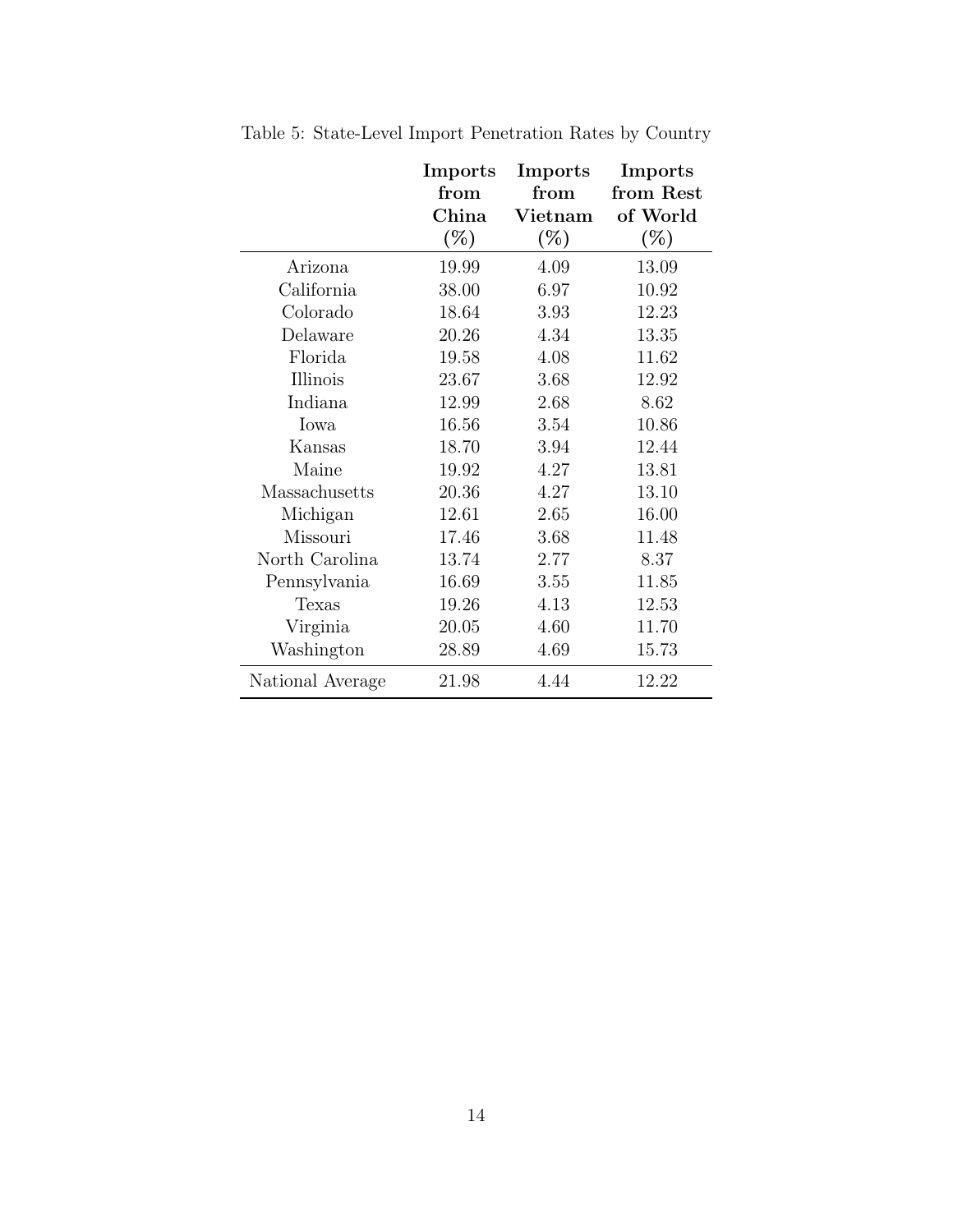## <span id="page-16-0"></span>5 Simulated State-Level Effects of Tariff Changes

To simulate the impact of changes in trade policy on consumer prices and domestic employment in different states, I need several additional modeling assumptions. I assume that the industry is a small share of the overall economy, producer prices are equal to marginal costs of production due to competition in product markets, factor prices that the industry faces are set in economy-wide factor markets, and total expenditures on the products of the industry are a fixed share of aggregate expenditures in the state. Consequently, industry total expenditure levels  $(\Omega_{is})$  and domestic and foreign producer prices  $(p_{ij}$  and  $p_{is})$  are not affected by changes in the industry's tariff rates and are treated as exogenous variables in the simulations. These conventional partial equilibrium assumptions reduce the data requirements of the model. It is possible to extend the model to undertake a general equilibrium analysis of the change in the tariff rate, but this would greatly expand data requirements.<sup>[11](#page-16-1)</sup>

#### 5.1 Effects on Consumer Prices in the Industry

Under the partial equilibrium assumptions and log-linearizing the model, the percent change in the industry price index for consumers in state  $s(\hat{P}_{is})$  that results from a percent change in the tariff factor on imports from country j  $(\hat{\tau}_{ij})$  depends only on the magnitude of the tariff change and the import penetration rate in state  $s$ <sup>[12](#page-16-2)</sup>

$$
\hat{P}_{is} = \mu_{ijs} \hat{\tau}_{ij} \tag{15}
$$

Table 6 reports model-based estimates of state-specific  $\hat{P}_{is}$  resulting from a hypothetical  $10\%$ increase in the tariff factor on furniture imports from China, holding foreign and domestic

<span id="page-16-1"></span><sup>&</sup>lt;sup>11</sup>The calculation of state-level import values based on equation  $(13)$  does not require these partial equilibrium assumptions, so these estimates could be incorporated into a general equilibrium model without modification.

<span id="page-16-2"></span> $12$ The tariff factor, also called the power of the tariff, is equal to one plus the tariff rate.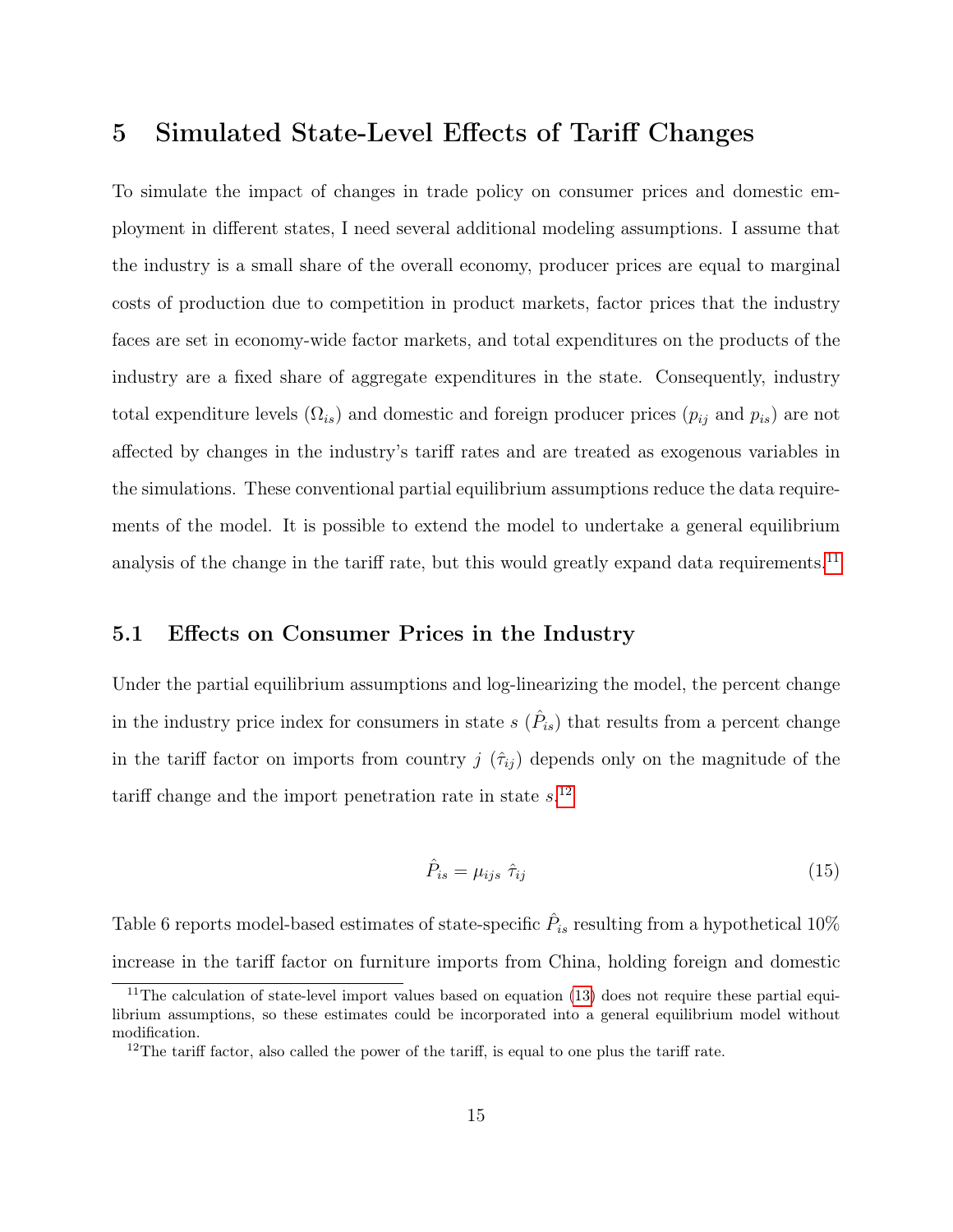producer prices and international freight costs constant, and then from a 10% increase in the tariff factor on furniture imports from  $all$  countries.<sup>[13](#page-17-0)</sup> The table also reports national average price effects, based on nationwide import penetration rates.

|                  | Percent Increase in        | Percent Increase in        |
|------------------|----------------------------|----------------------------|
|                  | <b>State's Price Index</b> | <b>State's Price Index</b> |
|                  | Only Imports from China    | All Imports                |
|                  | $(\%)$                     | $(\%)$                     |
| Arizona          | 2.00                       | 3.72                       |
| California       | 3.80                       | 5.59                       |
| Colorado         | 1.86                       | 3.48                       |
| Delaware         | 2.03                       | 3.80                       |
| Florida          | 1.96                       | 3.53                       |
| Georgia          | 1.67                       | 3.04                       |
| Illinois         | 2.37                       | 4.03                       |
| Indiana          | 1.30                       | 2.43                       |
| Iowa             | 1.66                       | 3.10                       |
| Kansas           | 1.87                       | 3.51                       |
| Maine            | 1.99                       | 3.80                       |
| Massachusetts    | 2.04                       | 3.77                       |
| Michigan         | 1.26                       | 3.13                       |
| Missouri         | 1.75                       | 3.26                       |
| New York         | 2.65                       | 4.91                       |
| North Carolina   | 1.37                       | 2.49                       |
| Oregon           | 2.05                       | 3.67                       |
| Pennsylvania     | 1.67                       | 3.21                       |
| Tennessee        | 1.59                       | 2.93                       |
| Texas            | 1.93                       | 3.59                       |
| Virginia         | 2.01                       | 3.64                       |
| Washington       | 2.89                       | 4.93                       |
| National Average | 2.20                       | 3.86                       |

Table 6: Estimated State-Level Effects on Consumer Prices

One way to summarize the variation in the price effects of the tariff increase is to calculate the ratio of the range of state-level price effects to the national average price effect. For the

<span id="page-17-0"></span> $13$ The percent change in the aggregate Consumer Price Index in state s is an expenditure share-weighted average of the estimated  $\hat{P}_{is}$  for each industry in the state. The model could also be used to estimate the effects of changes in international freight costs or foreign producer prices, but the simulations reported in Table 6 hold these variables constant in order to isolate the effect of the tariff change.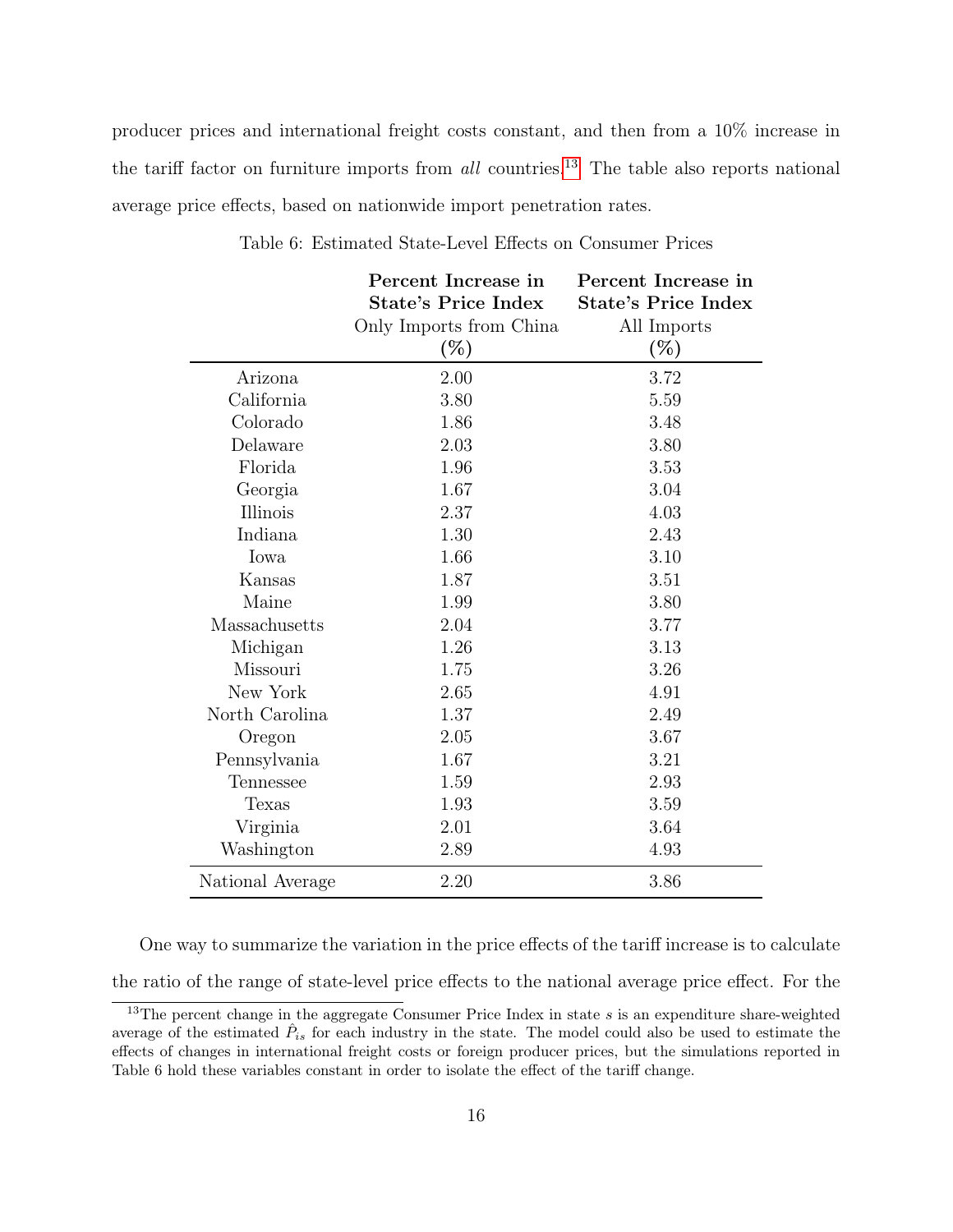simulation with a tariff increase only on imports from China, the state-level price effects range from 1.30% in Indiana to 3.80% in California. This range is 1.14 times the 2.20% national average effect. For the simulation that increases the tariff rate on imports from all source countries, the state-level and national average effects are all larger, the role of California is relatively muted, and there is also less variation in the price effects across the states, with the range of state-level effects only  $0.82$  times the national average price effect.<sup>[14](#page-18-0)</sup>

This comparison indicates that taking into account sub-national differences in the location of import entry and import penetration rates is important for assessing the effects of trade policy changes whenever import entry is geographically concentrated, and this is typically the case when the trade policy changes apply narrowly to imports from a single country rather than broadly to imports from all countries.

#### 5.2 Effects on Domestic Employment in the Industry

While the consumer price effects in state s are a simple calculation based on the import penetration rate in state s, calculating domestic employment effects within the industry is based on a weighted average of import penetration rates across all of the states, using the states' shares of domestic shipments from state s as weights.<sup>[15](#page-18-1)</sup> Equation [\(16\)](#page-18-2) is the percent change in domestic employment in the industry in state  $s(\hat{L}_{is})$  that results from percent changes in the tariff factor on imports from country  $j(\hat{\tau}_{ij})$  when I adopt the partial equilibrium assumptions, log-linearize the model, and hold foreign and domestic producer prices and international freight costs constant.

<span id="page-18-2"></span>
$$
\hat{L}_{is} = \sum_{s'} \left( \frac{e^{\gamma_{s'}} \left( c_{ss'} \right)^{-\theta_i}}{\sum_{s''} e^{\gamma_{s''}} \left( c_{ss''} \right)^{-\theta_i}} \right) \mu_{ijs'} \left( 1 - \eta_{is} \right) \theta_i \hat{\tau}_{ij}
$$
\n(16)

 $\eta_{is}$  represents the export share of domestic production in state s.

<span id="page-18-0"></span><sup>&</sup>lt;sup>14</sup>This is the ratio of the range,  $5.59\%$  -  $2.43\%$ , to the average national price effect,  $3.86\%$ .

<span id="page-18-1"></span><sup>&</sup>lt;sup>15</sup>I estimate each state's shipment shares using equation  $(4)$ .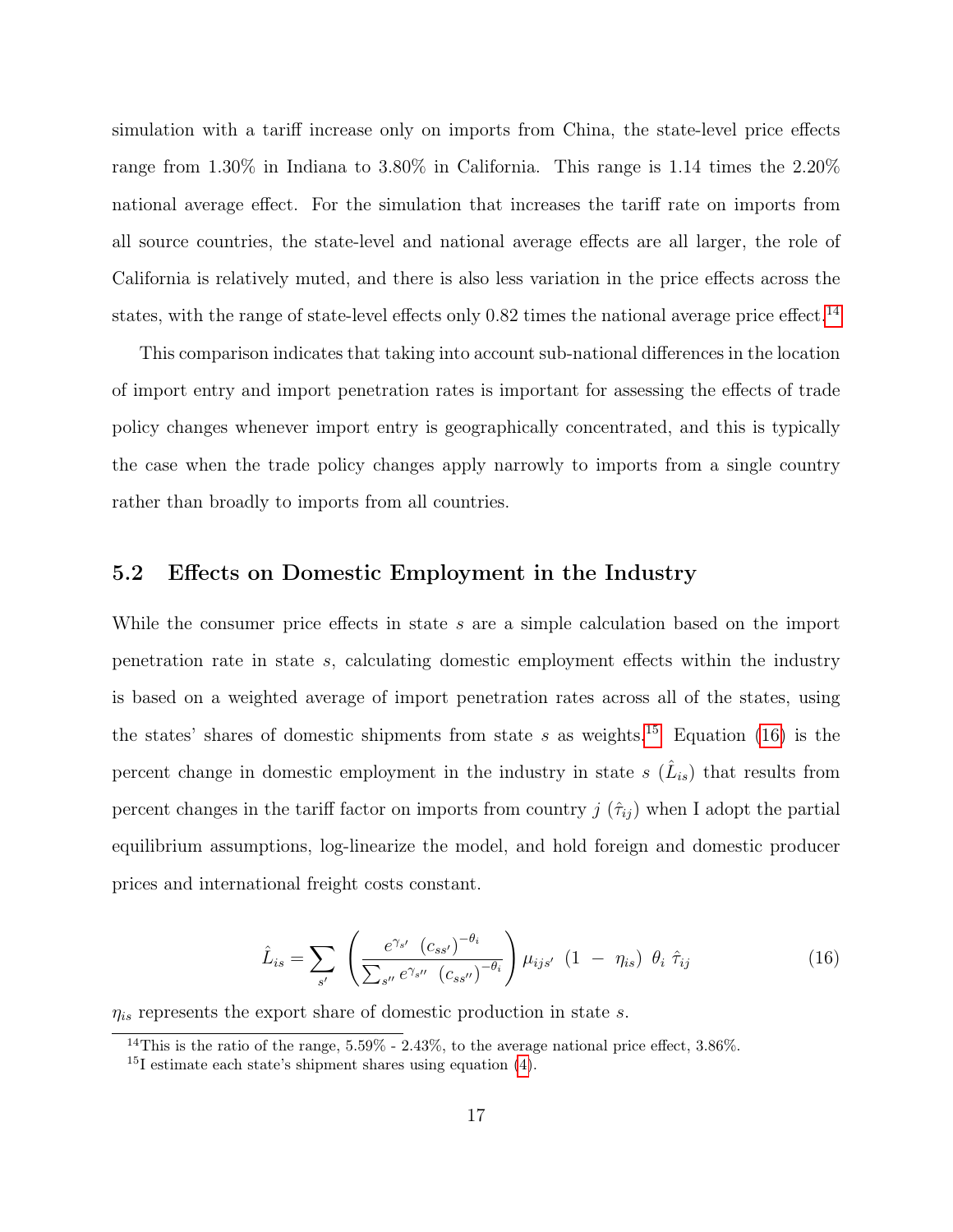$$
\eta_{is} = \frac{\sum_{d} X_{isd}}{\sum_{s'} V_{iss'} + \sum_{d} X_{isd}} \tag{17}
$$

Table 7 reports estimates of state-specific  $\hat{L}_{is}$  for the same hypothetical 10% increase in the tariff factor on furniture imports from imports from China, and then on furniture imports from all countries. Although the same tariff rates apply nationwide, the effects of the increase in the tariff rates vary across the states based on their estimated import penetration rates. Among the states listed in Table 7, the percent changes range from a low of 5.56% in Michigan to a high of 9.62% in California.

Table 7: Percent Increase in Industry Employment

|                  | Tariff Increase for | Tariff Increase for |
|------------------|---------------------|---------------------|
|                  | China Imports Only  | All Imports         |
| Arizona          | 6.19                | 11.06               |
| California       | 9.62                | 14.92               |
| Colorado         | 6.22                | 11.25               |
| Delaware         | 5.82                | 10.65               |
| Florida          | 6.13                | 11.05               |
| Georgia          | 5.79                | 11.50               |
| Illinois         | 6.36                | 11.27               |
| Indiana          | 5.59                | 10.18               |
| Iowa             | 5.98                | 10.83               |
| Kansas           | 6.07                | 11.00               |
| Maine            | 6.21                | 11.31               |
| Massachusetts    | 6.02                | 11.00               |
| Michigan         | 5.56                | 10.80               |
| Missouri         | 5.74                | 10.41               |
| New York         | 6.96                | 12.78               |
| North Carolina   | 5.68                | 10.28               |
| Oregon           | 6.65                | 11.79               |
| Pennsylvania     | 6.03                | 11.14               |
| Tennessee        | 5.93                | 10.76               |
| <b>Texas</b>     | 6.17                | 11.31               |
| Virginia         | 6.24                | 11.32               |
| Washington       | 7.41                | 12.94               |
| National Average | 6.30                | 11.24               |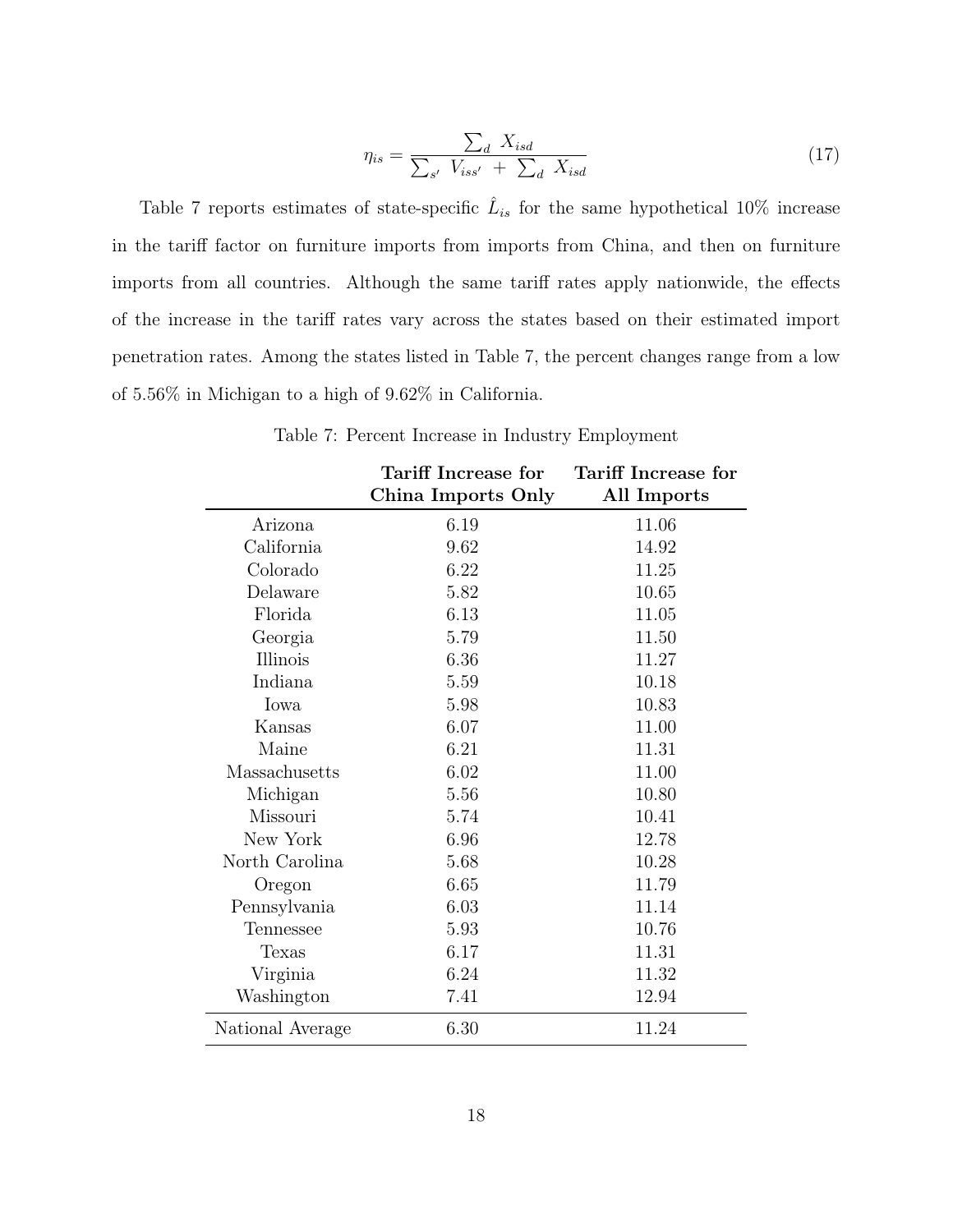The magnitude of the employment effects are larger in the second column of Table 7, but the range in the employment effects across states is smaller relative to the national average employment effect when the tariff increase applies to imports from a broader set of countries. Again, this comparison indicates that taking into account sub-national differences in the location of import entry is important for assessing the effects of changes in trade policy when the changes apply narrowly to imports from a single country.

The change in the number of workers employed in industry i is the product of  $\hat{L}_{is}$  and the initial level of industry employment in state s. Table 8 reports estimates of state-specific  $\Delta L_{is}$ corresponding to the estimates of  $\hat{L}_{is}$  in Table 9. While larger initial domestic employment in a state results in a smaller import penetration rate in the state, it generally results in a larger change in the number of workers employed in the state. For example, Michigan has the third largest even though it had the smallest percent change in Table 7, because Michigan has a relatively large initial level of employment in the furniture industry.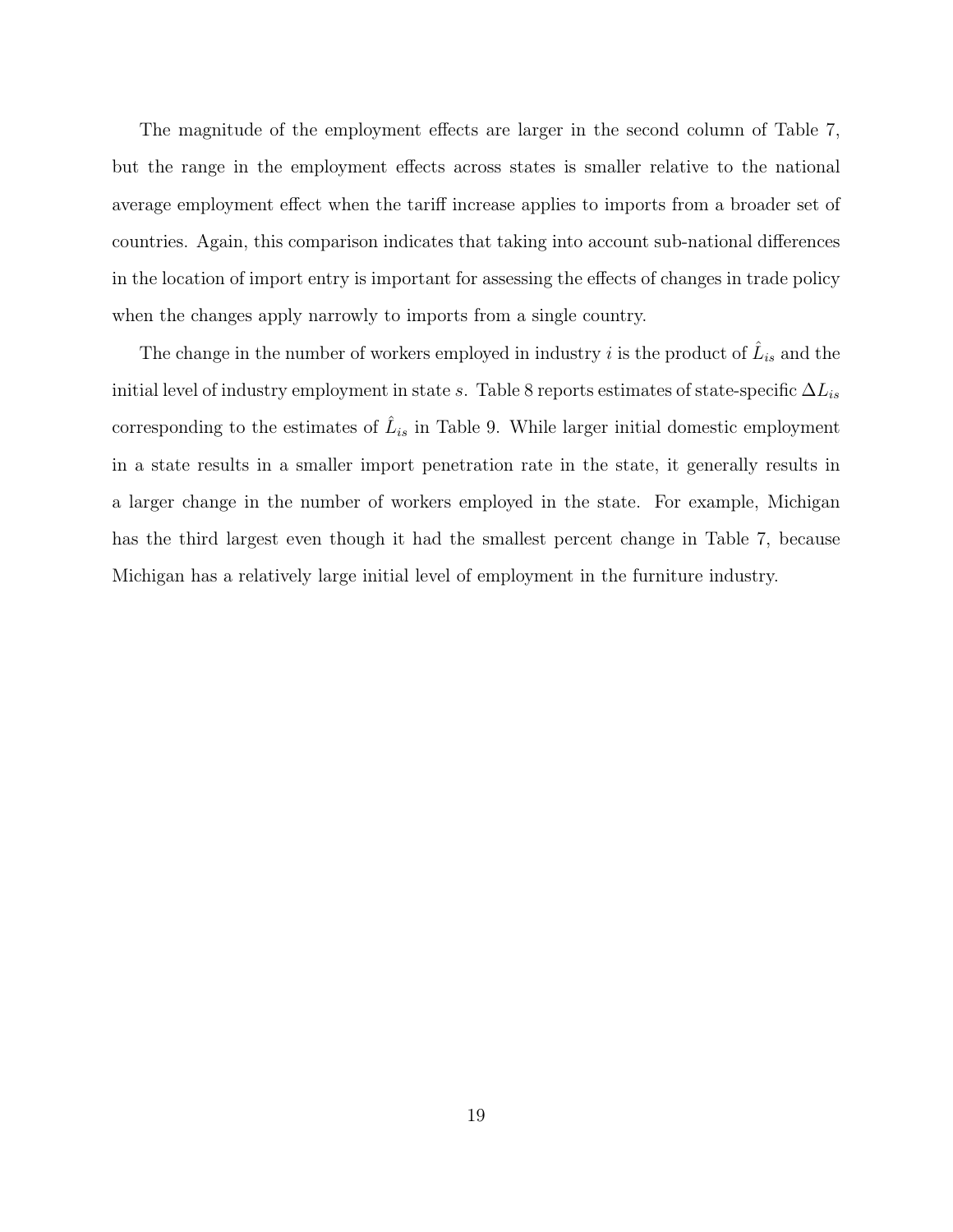|                  | <b>Tariff Increase For</b> | <b>Tariff Increase For</b> |
|------------------|----------------------------|----------------------------|
|                  | China Imports Only         | All Imports                |
| Arizona          | 321                        | 573                        |
| California       | 3,315                      | 5,143                      |
| Colorado         | 258                        | 466                        |
| Delaware         | 38                         | 70                         |
| Florida          | 650                        | 1,172                      |
| Georgia          | 608                        | 70                         |
| Illinois         | 663                        | 1,171                      |
| Indiana          | 1,265                      | 2,305                      |
| Iowa             | 375                        | 678                        |
| Kansas           | 170                        | 308                        |
| Maine            | 76                         | 138                        |
| Massachusetts    | 235                        | 430                        |
| Michigan         | 1,420                      | 2,757                      |
| Missouri         | 378                        | 686                        |
| New York         | 889                        | 1,634                      |
| North Carolina   | 1,986                      | 3,596                      |
| Oregon           | 416                        | 738                        |
| Pennsylvania     | 985                        | 1,819                      |
| Tennessee        | 617                        | 1,119                      |
| Texas            | 1,312                      | 2,403                      |
| Virginia         | 552                        | 1,002                      |
| Washington       | 469                        | 820                        |
| Nationwide Total | 23,416                     | 41,763                     |

Table 8: Increase in Number of Employees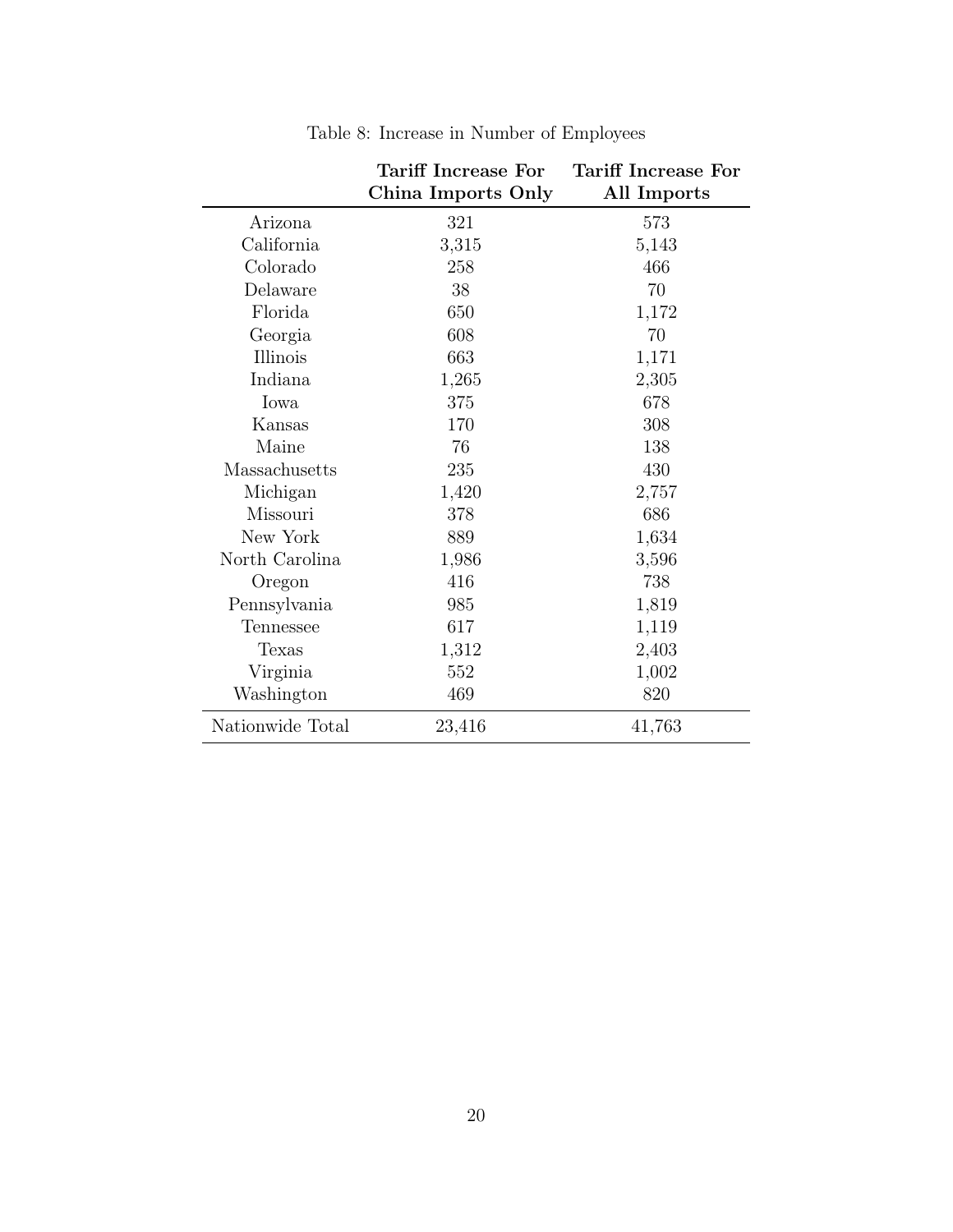These estimates of state-level labor market effects differ from the estimates of local labor market effects in Autor et al. (2013) in several ways. First,the estimates of employment effects in Tables 7 and 8 are industry-specific and at the level of states, instead of an aggregate across manufacturing industries at the level of local commuting zones. Second, the estimates in Tables 7 and 8 are based on a later time period, and they focus on different trade shocks. Still, the importance of taking into account the location of import entry – reflected in the difference between the estimated effects based on state-specific penetration rates and the effects based on the national penetration rates in Tables 7 and 8 – suggests that it could be helpful to also incorporate estimates of sub-national import penetration into the local labor effects models in Autor et al. (2013) and the extensive literature that followed it.

## <span id="page-22-0"></span>6 Application to Other Manufacturing Industries

Finally, I apply the model to several other U.S. manufacturing industries to demonstrate the stability and broader applicability of the approach and to illustrate interesting differences across the industries. Table 9 reports econometric estimates of the model parameters for the food products industry (NAICS code 311), the apparel industry (NAICS code 315), and the chemicals industry (NAICS code 325), as well as the furniture industry (NAICS code 337). Table 9 also reports the value of the domestic shipping cost parameter  $\lambda_i$  implied by the econometric estimates of  $-\lambda_i \theta_i$  and  $\theta_i$ . The implied values of  $\lambda_i$  indicate that distance had a much larger impact on the cost of domestic shipments in the furniture industry than in the other three manufacturing industries.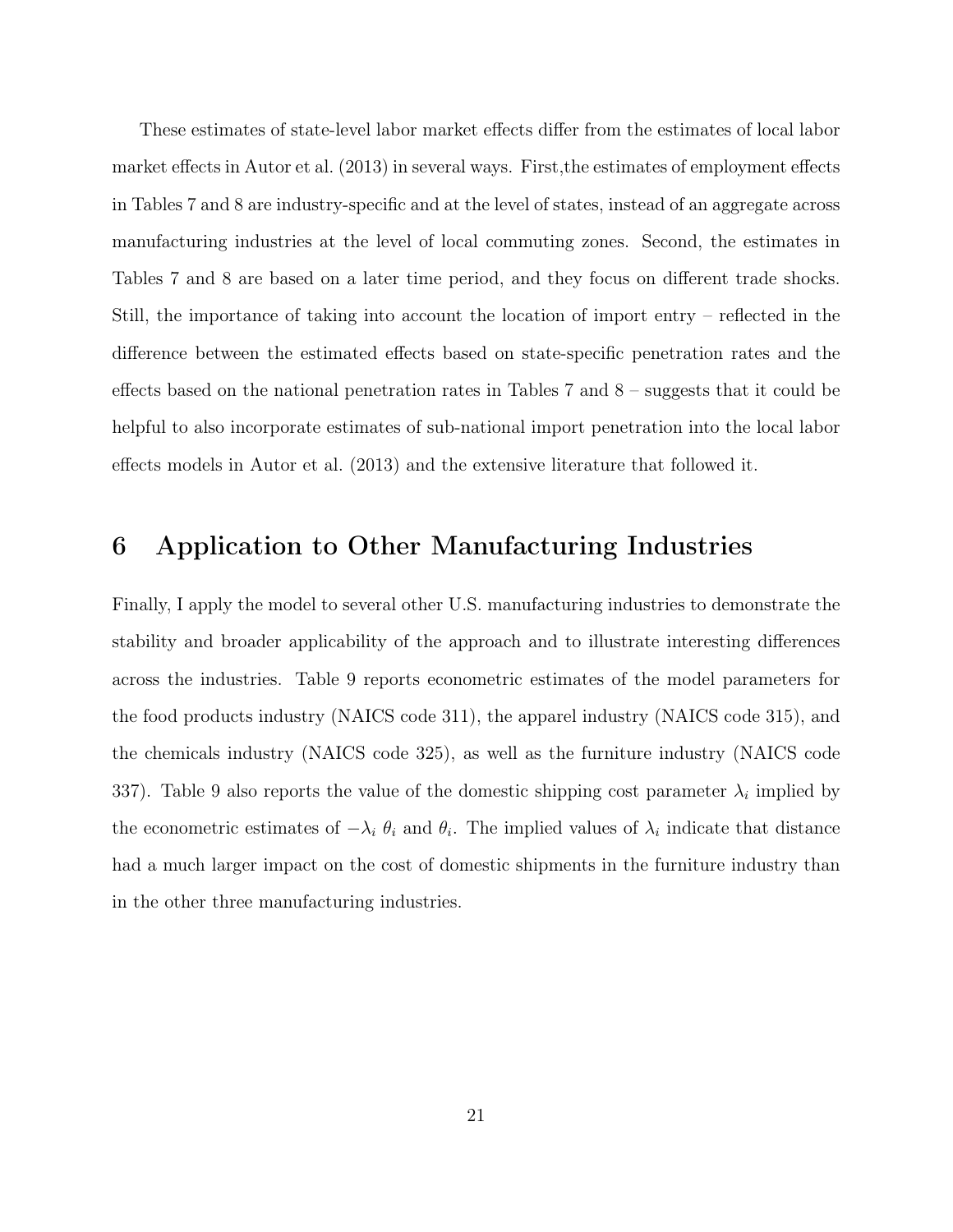| Parameter                   | Furniture | Food      | Apparel   | Chemicals |
|-----------------------------|-----------|-----------|-----------|-----------|
| Model of Domestic Shipments |           |           |           |           |
| $-\lambda_i$ $\theta_i$     | $-0.4135$ | $-0.4029$ | $-0.3281$ | $-0.3777$ |
|                             | (0.0120)  | (0.0087)  | (0.0137)  | (0.0131)  |
| Observations                | 2,099     | 2,240     | 1,898     | 2,431     |
| $R^2$                       | 0.8460    | 0.9122    | 0.9176    | 0.8872    |
| Model of Imports            |           |           |           |           |
| $\theta_i$                  | 3.1463    | 5.1778    | 4.3579    | 5.6842    |
|                             | (0.3675)  | (0.6176)  | (0.5736)  | (0.6438)  |
| Observations                | 2,399     | 2,519     | 2,761     | 2,683     |
| $R^2$                       | 0.9799    | 0.9825    | 0.9749    | 0.9810    |
| Implied $\lambda_i$         | 0.1314    | 0.0778    | 0.0753    | 0.0664    |

Table 9: Estimated Parameter Values for Different Industries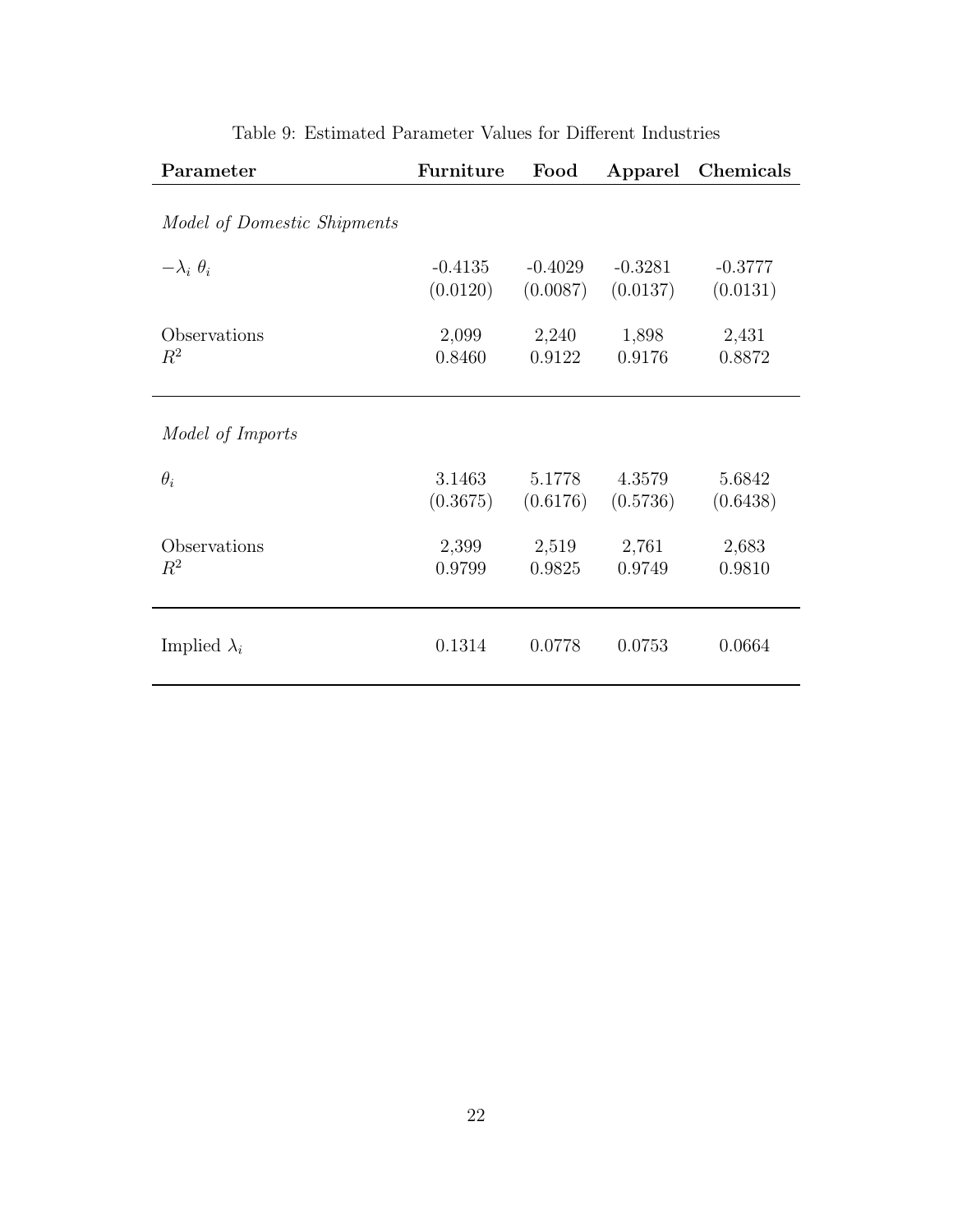Table 10 reports the 2017 distribution of import entry across districts for each of the four industries, aggregating the imports in each industry across all source countries. The shares in each column sum to  $100.0\%$ .<sup>[16](#page-24-0)</sup> There were significant differences among the industries, reflecting differences in the source country composition of imports and the location of consumer demand and domestic production. The concentration of imports into the Los Angeles district that I noted for the furniture industry is also a feature of the apparel industry but not the food and chemicals industries. There is a relatively large concentration of imports into the New York district in the food and apparel industries. In terms of the geographic concentration of import entry, the furniture industry (with the top two districts accounting for 35.6% of industry imports) lies between the highly concentrated apparel industry (with the top two districts accounting for 53.7% of industry imports) and the much less concentrated food and chemicals industries (with 23.5% and 26.5% entering the top two districts).

<span id="page-24-0"></span><sup>&</sup>lt;sup>16</sup>The very small share of imports that entered the Port Arthur, TX district are reported in the Houston, TX row in Table 10.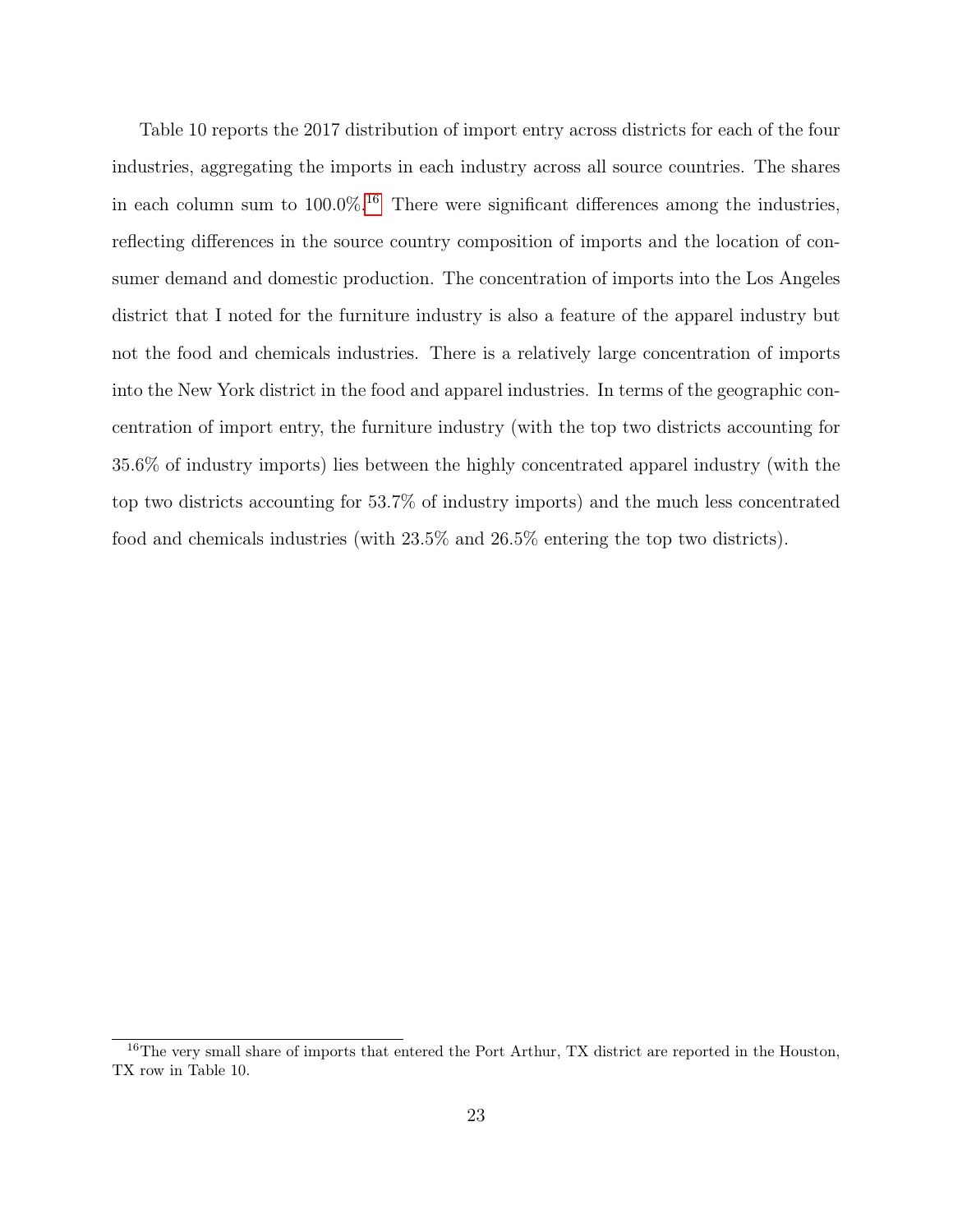| <b>Entry District</b> | Furniture | Food | Apparel | Chemicals |
|-----------------------|-----------|------|---------|-----------|
| Anchorage, AK         | 0.0       | 0.0  | 0.0     | 0.1       |
| Baltimore, MD         | 2.1       | 2.8  | 0.2     | 1.1       |
| Boston, MA            | 0.6       | 0.5  | 0.6     | 1.2       |
| Buffalo, NY           | 2.0       | 4.7  | $0.2\,$ | 1.8       |
| Charleston, SC        | 2.4       | 0.8  | 1.9     | 3.5       |
| Charlotte, NC         | 0.5       | 0.1  | 1.1     | 1.5       |
| Chicago, IL           | 5.6       | 3.7  | 2.5     | 13.3      |
| Cleveland, OH         | 2.2       | 0.5  | 5.9     | 8.1       |
| Columbia-Snake, OR    | $0.2\,$   | 0.1  | 0.5     | 0.2       |
| Dallas, TX            | 0.0       | 0.1  | 0.0     | 1.9       |
| Detroit, MI           | 3.9       | 7.7  | 0.2     | $7.2\,$   |
| District of Columbia  | 2.3       | 0.2  | 1.0     | 1.4       |
| Duluth, MN            | 1.4       | 0.8  | 0.0     | 1.3       |
| El Paso, TX           | 0.7       | 0.6  | 0.6     | 0.2       |
| Great Falls, MT       | 1.2       | 3.3  | 0.2     | 0.9       |
| Honolulu, HI          | 0.2       | 0.2  | 0.0     | 0.0       |
| Houston, TX           | 3.3       | 2.7  | 0.9     | 4.9       |
| Laredo, TX            | 3.0       | 8.3  | 2.1     | 2.0       |
| Los Angeles, CA       | 25.1      | 9.2  | 35.1    | $5.9\,$   |
| Miami, FL             | 1.9       | 2.3  | 5.6     | 0.8       |
| Milwaukee, WI         | 0.0       | 0.0  | 0.0     | 0.0       |
| Minneapolis, MN       | 0.9       | 0.3  | 0.2     | 0.4       |
| Mobile, AL            | 0.5       | 0.1  | 1.3     | 2.1       |
| New Orleans, LA       | 2.4       | 1.8  | 1.5     | 4.0       |
| New York, NY          | 10.5      | 17.3 | 18.6    | 10.5      |
| Nogales, AZ           | 0.5       | 0.5  | $0.2\,$ | 0.1       |
| Norfolk, VA           | 4.9       | 1.4  | 1.8     | 2.5       |
| Ogdensburg, NY        | 1.3       | 3.3  | 0.7     | 1.5       |
| Pembina, ND           | 0.4       | 3.0  | 0.0     | 1.9       |
| Philadelphia, PA      | 0.6       | 6.7  | 0.5     | 6.8       |
| Portland, ME          | 0.0       | 0.8  | 0.2     | 0.7       |
| Providence, RI        | 0.0       | 0.0  | 0.0     | 0.0       |
| San Diego, CA         | 1.8       | 1.5  | 0.9     | 0.2       |
| San Francisco, CA     | 3.7       | 4.9  | 2.2     | 1.4       |
| Savannah, GA          | 7.1       | 3.5  | 7.9     | 7.5       |
| Seattle, WA           | 4.1       | 3.5  | 3.6     | 1.1       |
| St. Albans, VT        | 0.4       | 0.7  | 0.2     | 0.1       |
| St. Louis, MO         | 0.7       | 0.8  | 0.4     | 1.4       |
| Tampa, FL             | 1.6       | 1.4  | 0.9     | 0.6       |

Table 10: District's Share of Value of Industry Imports  $(\%)$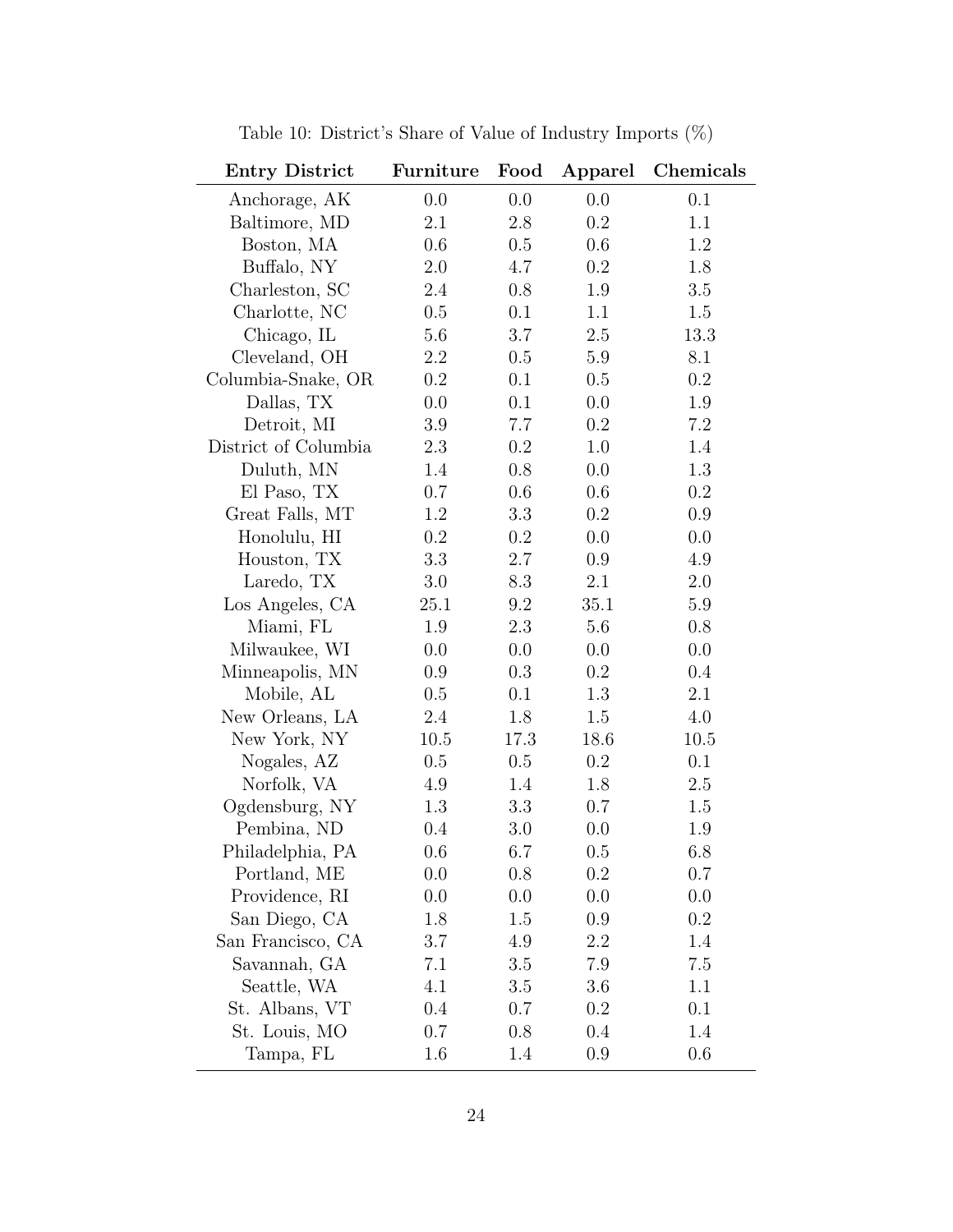Table 11 reports the estimated state-level import penetration rates by industry for many, as well as the national averages. Import penetration rates are very high in the apparel industry, but there is not much difference in these rates across states. The other three industries have significant differences in import penetration rates across states, and this implies significant differences in the consumer price and domestic employment effects of import price shocks.

| <b>State</b>     | Furniture | Food  | Apparel | Chemicals |
|------------------|-----------|-------|---------|-----------|
| Arizona          | 37.18     | 7.98  | 92.25   | 26.71     |
| California       | 55.89     | 8.18  | 91.17   | 20.74     |
| Colorado         | 34.80     | 6.90  | 92.21   | 26.72     |
| Delaware         | 37.95     | 9.90  | 92.11   | 30.29     |
| Florida          | 35.28     | 7.45  | 91.97   | 26.74     |
| Georgia          | 30.43     | 5.85  | 91.95   | 26.04     |
| Illinois         | 40.27     | 6.88  | 93.58   | 37.70     |
| Indiana          | 24.29     | 6.31  | 91.85   | 26.42     |
| Iowa             | 30.96     | 4.95  | 92.01   | 24.47     |
| Kansas           | 35.08     | 5.68  | 92.12   | 28.22     |
| Maine            | 38.00     | 10.63 | 92.33   | 32.78     |
| Massachusetts    | 37.73     | 9.36  | 91.57   | 30.70     |
| Michigan         | 31.26     | 12.19 | 92.76   | 37.85     |
| Missouri         | 32.62     | 5.69  | 90.98   | 26.03     |
| New York         | 49.09     | 17.27 | 92.60   | 33.98     |
| North Carolina   | 24.88     | 6.64  | 89.30   | 23.63     |
| Oregon           | 36.71     | 7.57  | 92.08   | 28.26     |
| Pennsylvania     | 32.09     | 10.76 | 91.22   | 32.97     |
| Tennessee        | 29.34     | 6.14  | 90.73   | 25.23     |
| Texas            | 35.92     | 6.75  | 90.89   | 16.00     |
| Virginia         | 36.34     | 7.89  | 92.30   | 29.22     |
| Washington       | 49.31     | 10.34 | 93.92   | 31.29     |
| National Average | 38.64     | 8.07  | 91.79   | 26.67     |

Table 11: State-Level Import Penetration Rates by Industry (%)

In terms of the variation in these rates across states, the ratio of the range in state-level import penetration rates to the national average rate for the furniture and chemical industries lie in the middle of the four industries, both with a ratio of 0.82. The ratio for the food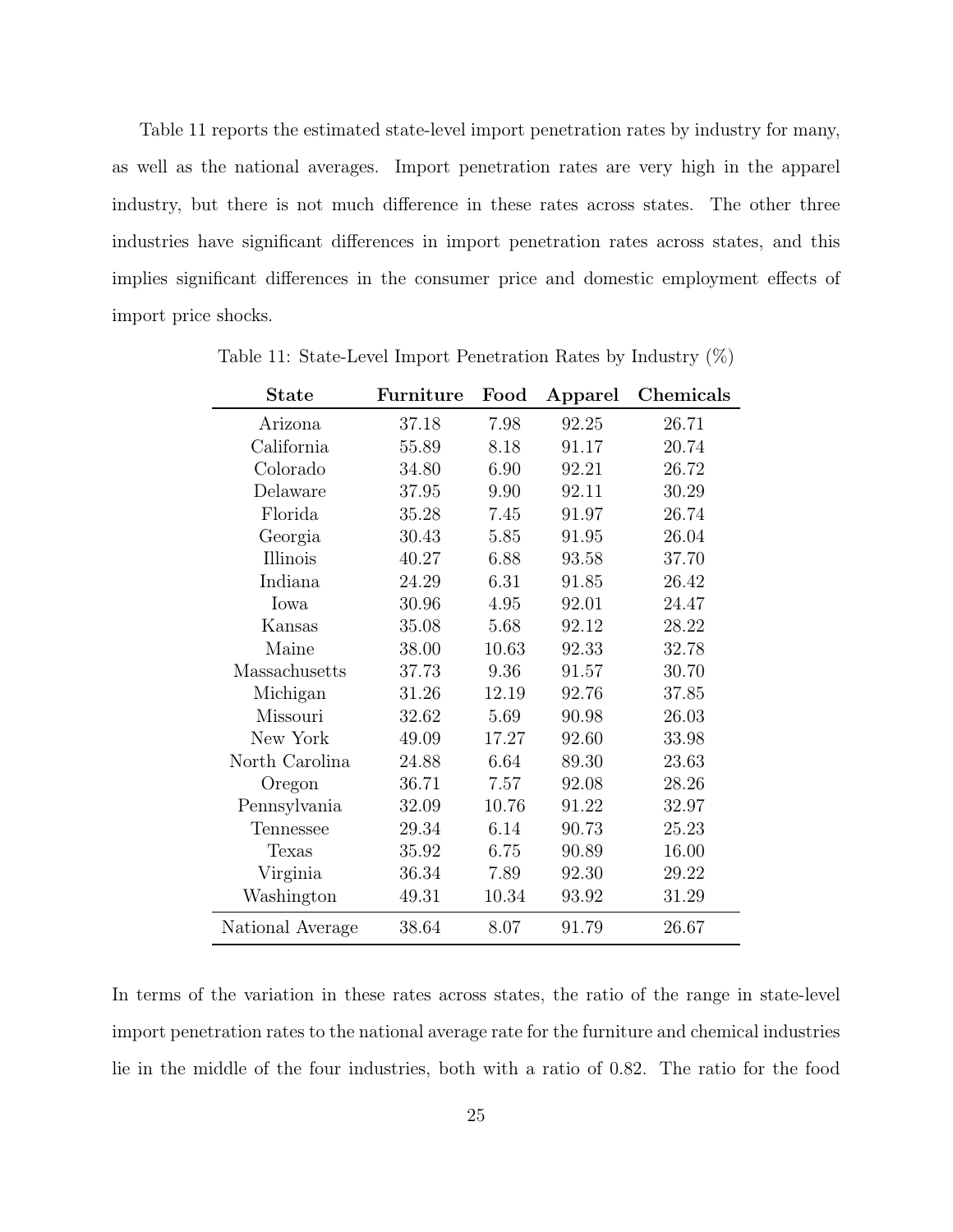industry is much larger at 1.53, and the ratio for the apparel industry is much smaller at 0.05.

# <span id="page-27-0"></span>7 Conclusions

Data on the location of U.S. import entry is useful for assessing where the imports are likely to end up and where their economic impact is likely to be greatest. Yet these data are rarely utilized in models of international trade – even in models that focus on the effects of imports on local labor markets within the United States.

This paper demonstrates a practical use for these data. The model is designed to address the limited availability of sub-national data at the industry level. The structural model infers the value of imports destined for each state from available district-level data on the location of import entry, without relying on importers' sometimes incomplete declarations about destination. The econometric estimates indicate that domestic shipping costs reduce trade between states and determine the pattern of state-level import penetration in each industry.

Model simulations demonstrate that differences in import penetration rates across states matter when estimating the consumer and employment effects of tariff changes. The effects of an increase in tariffs on furniture imports from China are concentrated in California where most imports enter the country, even though tariff changes apply nationwide. Models of local labor market effects that do not incorporate information on the location of import entry capture the national average effect on domestic employment, but they miss systematic differences in the magnitudes of employment effects across states. In states with significant import entry, they under-estimate the employment effects, while in states with significant domestic production they over-predict the employment effects of the tariff changes.